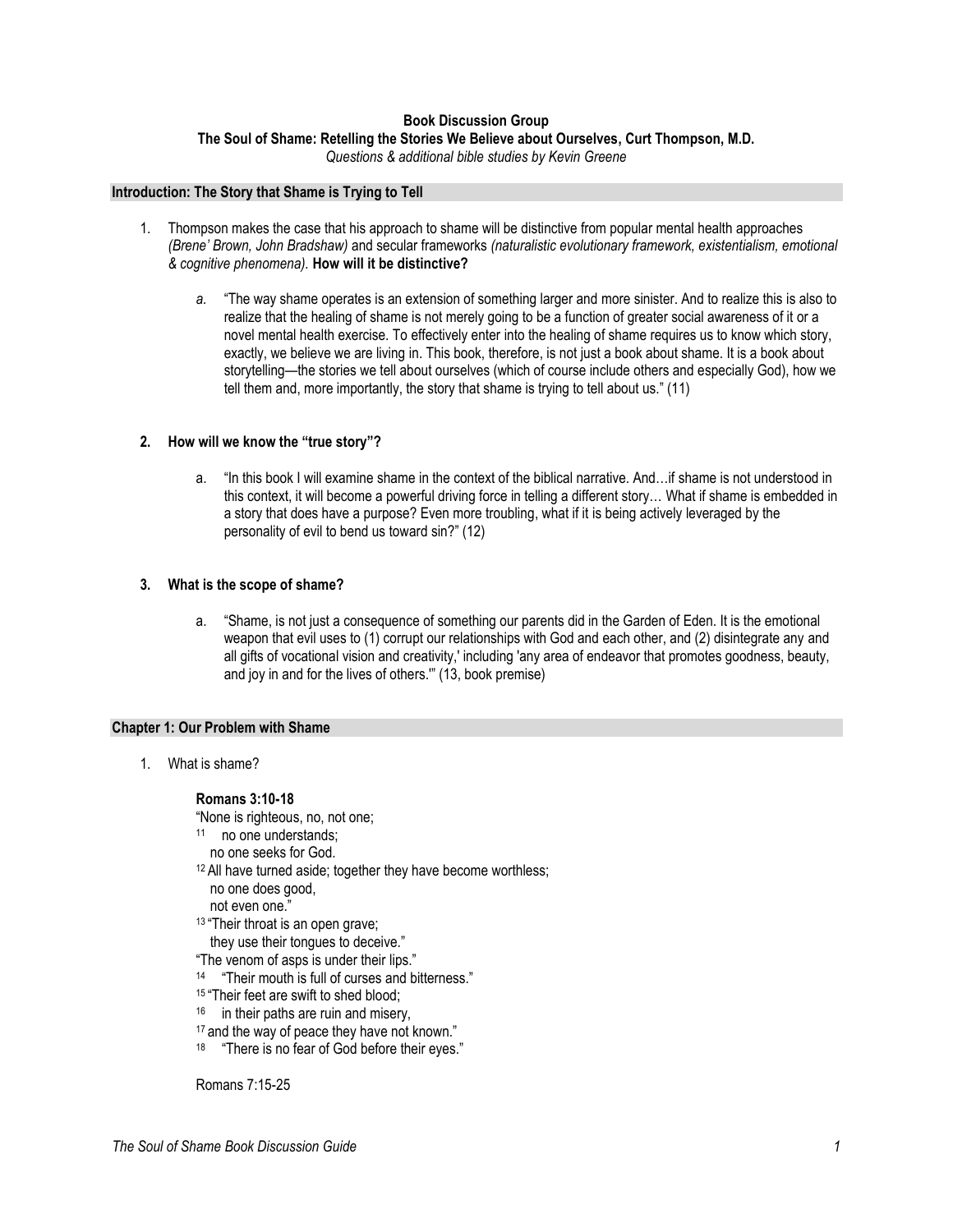**<sup>15</sup>** For I do not understand my own actions. For I do not do what I want, but I do the very thing I hate. **<sup>16</sup>** Now if I do what I do not want, I agree with the law, that it is good. **<sup>17</sup>** So now it is no longer I who do it, but sin that dwells within me. **<sup>18</sup>** For I know that nothing good dwells in me, that is, in my flesh. For I have the desire to do what is right, but not the ability to carry it out. **<sup>19</sup>** For I do not do the good I want, but the evil I do not want is what I keep on doing. **<sup>20</sup>** Now if I do what I do not want, it is no longer I who do it, but sin that dwells within me.

**<sup>21</sup>** So I find it to be a law that when I want to do right, evil lies close at hand. **<sup>22</sup>** For I delight in the law of God, in my inner being, **<sup>23</sup>** but I see in my members another law waging war against the law of my mind and making me captive to the law of sin that dwells in my members.**24**Wretched man that I am! Who will deliver me from this body of death?**<sup>25</sup>** Thanks be to God through Jesus Christ our Lord! So then, I myself serve the law of God with my mind, but with my flesh I serve the law of sin.

- 2. "One of the purposes of this book is to emphasize that what we do with shame on an individual level has potentially geometric consequences for any of the social systems we occupy, be that our family, place of employment, church or larger community" (22). **Was this a new idea for you, that shame is operating in our social systems? What examples come to mind?**
- 3. **On shame's emotional features:** "One way to approach its essence if to understand it as an undercurrent of sensed emotion…that, should we put words to it, would declare some version of *I am not enough; there is something wrong with me; I am bad;* or *I don't matter*…and therefore exudes the aroma of being unable or powerless to change one's condition or circumstances….the *felt sense that I do not have what it takes to tolerate the moment or circumstanc*e" (24-25). **Can you relate to the "I need to get out of this moment" feeling ? What other words describes how shame feels?**
- 4. **On shame's proximity to judgment & condemnation:** "One of the hallmarks of shame is its employment of judgment… The spirit of judgment Jesus warned about is such a common part of our mental lives that we barely notice its presence… much of it passes as 'reasonable observations'…Shamed people shame people." (28-29). **What does judging others or ourselves do for us? What connection do you see between judgment and shame?**
- 5. **On shame's hiding quality:** What do you notice physically when a person feels shame (i.e. lowering your eyes)? What do you think might be the cumulative effect of a life of hiding?
- 6. **On shame's self-reinforcing nature:** "We feel shame, and then feel shame for feeling shame. It begets itself." (31) **Do you agree with Thompson's statement? How do you respond ?**
- 7. **On shame's power to isolate:** "Isolation and disconnection are natural consequences of hiding and resisting reengagement. With enough reinforcement of the features we have thus far considered, we see how the outcome is the separation of people from one another *[and the disintegration of self, as we will see in chapter 2]"* (32). **How do we see this on both personal and social levels?**
- 8. "Exposure is the very thing that shame requires for healing. Given how compelled we feel to turn away, strike inward at ourselves or strike out at others in response to shame, it is not our intuition to then turn quickly toward the other as a means to resolve the problem… The work required to overcome the inertia of shame and turn in a posture of vulnerability toward someone else can initially feel overwhelming…shame's healing encompasses the counter-intuitive act of turning toward what we are most terrified of" (33-35). **What do you think about this statement? What reaction do you have?**
- 9. "[The Incredible Testimony as a Former Gymnast Confronts Her Sexual Abuser in Court](https://www.thegospelcoalition.org/blogs/justin-taylor/incredible-testimony-former-gymnast-confronts-sexual-abuser-court/)", *The Gospel Coalition, Justin Taylor.*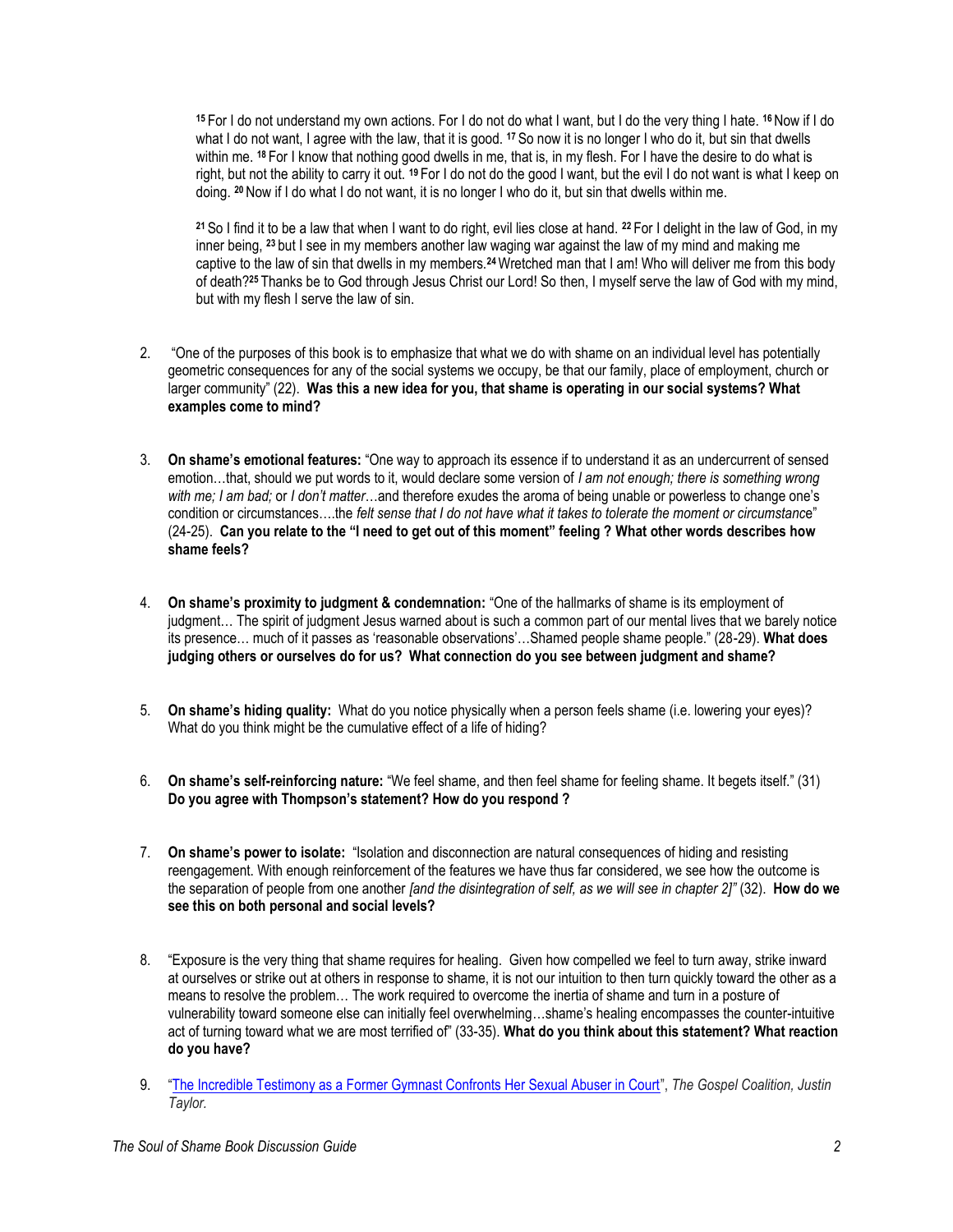"The Bible you speak carries a final judgment where all of God's wrath and eternal terror is poured out on men like you. Should you ever reach the point of truly facing what you have done, the guilt will be crushing. And that is what makes the gospel of Christ so sweet. Because it extends grace and hope and mercy where none should be found. And it will be there for you. I pray you experience the soul crushing weight of guilt so you may someday experience true repentance and true forgiveness from God, which you need far more than forgiveness from me—though I extend that to you as well."

*Former gymnast Rachael Denhollander addressing the court during the sentencing hearing of Larry Nasser, the former Team USA gymnastics doctor who molested her 16 years ago at his Michigan State University clinic.*

### **Chapter 2: How Shame Targets the Mind**

Let's review last week's discussion of the Introduction and Chapter 1:

- a. Shame is not simply a mental health or social issue. It is essentially a spiritual issue.
- b. Shame is a consequence of the Fall (Genesis 3). It is a universal state that affects every human being and every human system (Romans 3:11-12). Shame profoundly affects our relationship with God, one another, the creation, ourselves, and purposes as God's image bearers.
- c. Shame is a powerful driving force writing a story that bends us helplessly toward sin & self. We need God to speak to us to tell us the truth about Who He is, who we are, and what He has done about our sin & shame. God has revealed these important truths to us through His Word and in His Son, Jesus Christ.
- d. We often come to know shame through its features, indicators such as:
	- i. Emotions *(I am not enough; there is something wrong with me; I am bad; I don't matter)*
	- ii. Self-righteous judgment (Matthew 7:1-5) & Condemnation (Romans 7:21-24)
	- iii. Hiding & Isolation
- e. Exposure is the very thing that shame requires for healing (I John 1:5-7)

# **Psalm 32.** *A Maskil of David.*

- **<sup>1</sup>** Blessed is the one whose transgression is forgiven, whose sin is covered.
- **<sup>2</sup>** Blessed is the man against whom the LORD counts no iniquity, and in whose spirit there is no deceit.
- **David describes the blessedness of God's pardon in four ways. What are they?**
- **<sup>3</sup>** For when I kept silent, my bones wasted away
- through my groaning all day long.
- **<sup>4</sup>** For day and night your hand was heavy upon me; my strength was dried up as by the heat of summer.
- **David reflects on the effects of hiding your sin. What are they?**
- **5** I acknowledged my sin to you,
- and I did not cover my iniquity;
- I said, "I will confess my transgressions to the LORD," and you forgave the iniquity of my sin.
- **David reaches a wonderful point under God's hand. What happens? How does God respond?**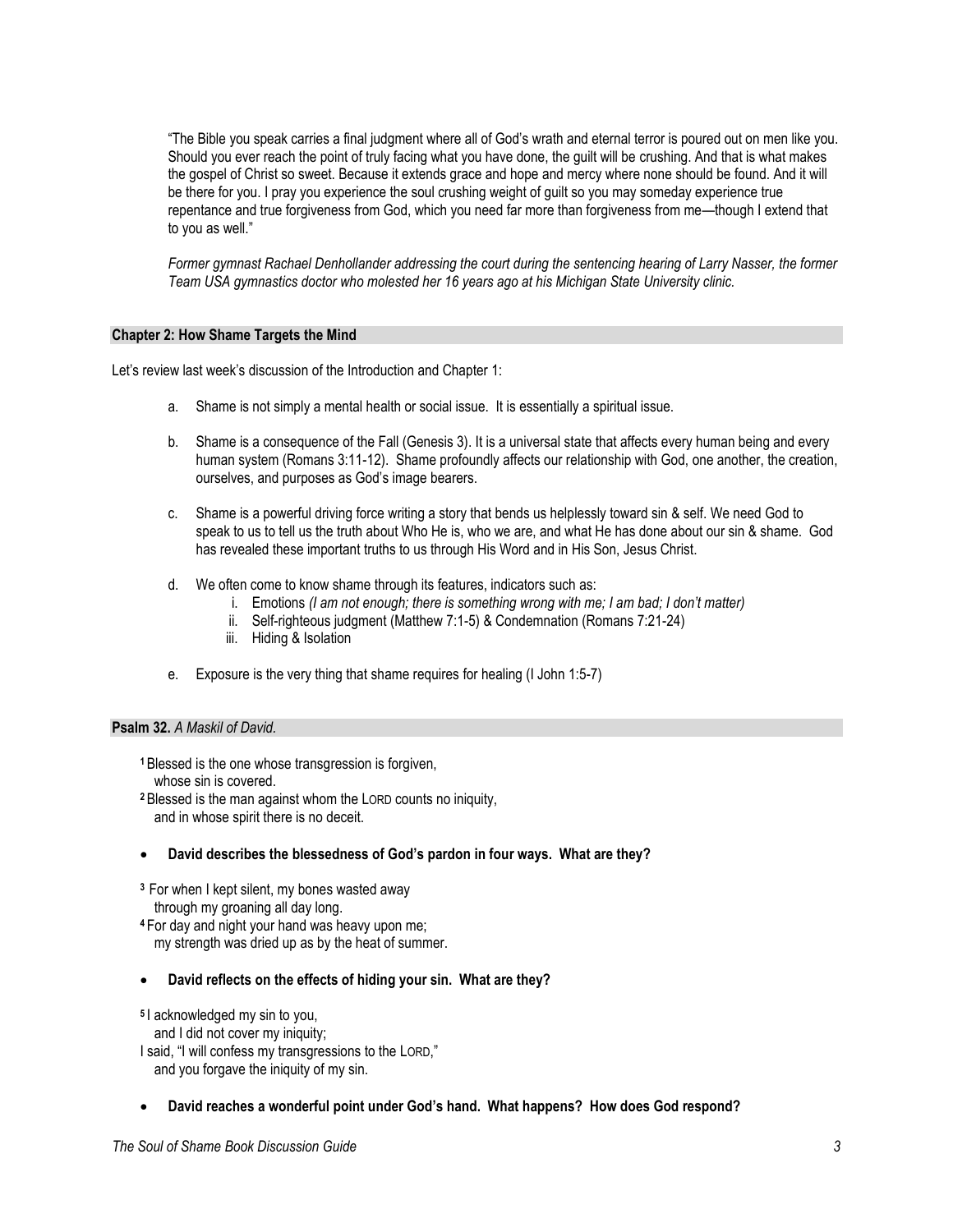**<sup>6</sup>** Therefore let everyone who is godly offer prayer to you at a time when you may be found; surely in the rush of great waters, they shall not reach him. **<sup>7</sup>** You are a hiding place for me; you preserve me from trouble;

you surround me with shouts of deliverance.

 **David tells us that being forgiven by God brings a wonderful freedom. What marks that freedom? What shift occurs in David's relationship with God?**

**8** I will instruct you and teach you in the way you should go; I will counsel you with my eye upon you.

- **<sup>9</sup>** Be not like a horse or a mule, without understanding, which must be curbed with bit and bridle, or it will not stay near you.
- **<sup>10</sup>**Many are the sorrows of the wicked, but steadfast love surrounds the one who trusts in the LORD.
- **<sup>11</sup>** Be glad in the LORD, and rejoice, O righteous, and shout for joy, all you upright in heart!
- **David knows he is forgiven. But God in His grace promises even more to David. What else does God promise?**

#### **Chapter 2 Discussion**

- 1. "The mind is a **fluid**, **emerging** process that is both **embodied** and **relational**, whose task is to regulate the flow of **energy** and **information**" (39). **Describe your reaction to Thompson's working definition of the mind. What parts of it seem novel? What parts are helpful?**
	- o "**Fluid**…in that it is literally never completely at rest. We are always sensing, imaging, feeling, thinking or acting out something." (39)
	- o "**Emerging**… refers to the idea that the whole activity of the brain is greater than the sum of its parts" (39). A mind is more than a bunch of neurons. From our biology emerges a mind with capacity for great good or great evil.
	- o "**Embodied**…not some abstraction…Via the brain's extended nervous system the mind interacts with the world both inside and outside our skin." (39)
	- o "**Relational**…the mind's capacity to do what it does is crucially dependent on the presence of relationships." (40)
	- o "**Energy** refers to the literal electrochemical communication from neuron to neuron….**Information** refers to…meaningful perceptions" (40). Shame has a tendency to disrupt this process.
- 2. **What is the purpose of the mind?** Thompson outlines Siegel's domains, or functions, of the mind & how their integration contributes to robust mental health (42).
	- o **Consciousness:** Our general level of awareness of what we are sensing , perceiving, feeling, thinking and doing at any given moment.
	- o **Vertical.** Our brains develop from the bottom up, from basic functions to complex moral and logical processing.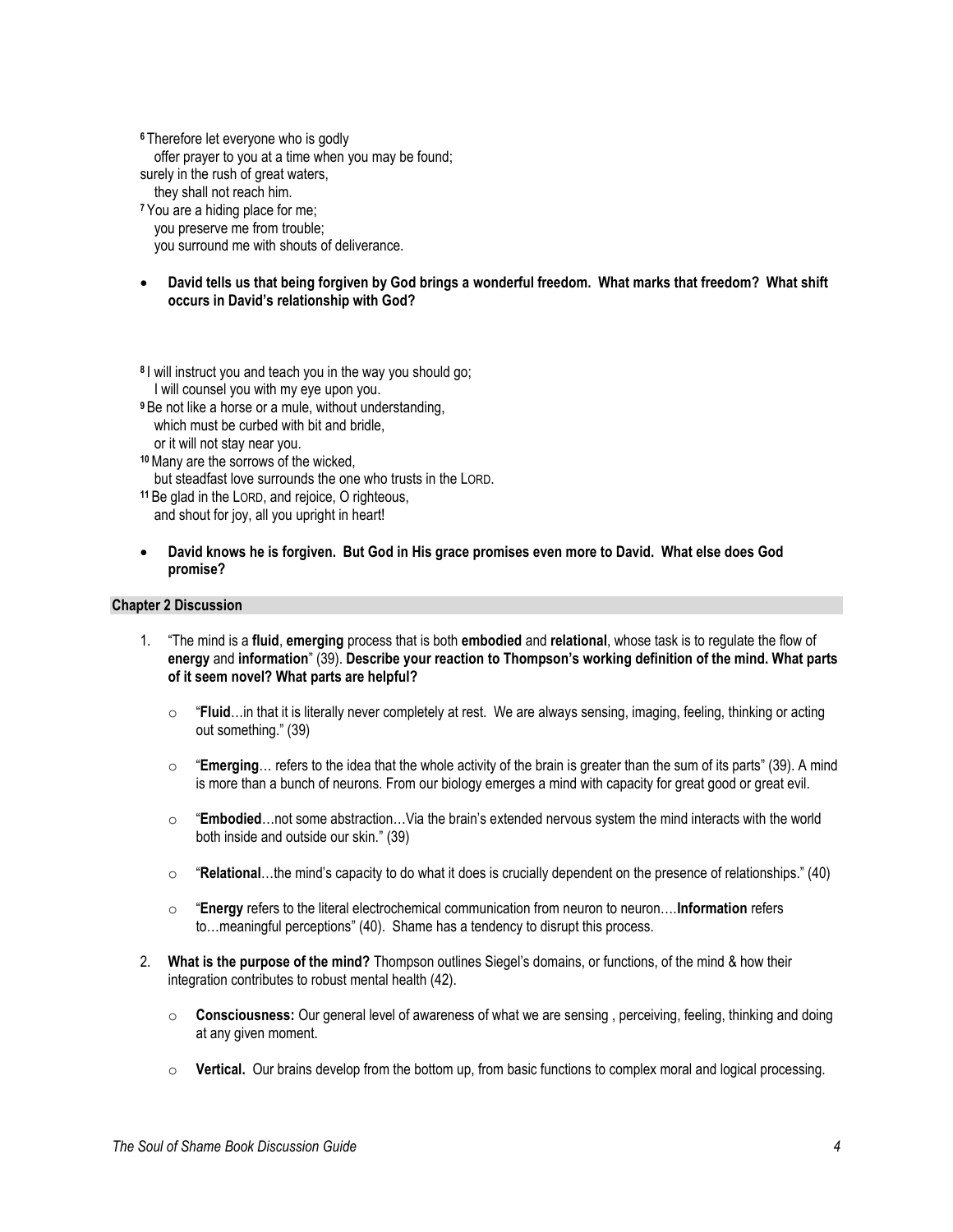- o **Horizontal.** Our brain has two hemispheres, and the left brain works to make sense of what the right brain is sending it.
- o **Memory.** We remember things in order to predict what the future will be like.
- o **Narrative.** We try to make sense of our lives. This narrative is highly influenced by our most intimate attachment relationships.
- o **State.** Much of what creates trouble for us in life is related to our unexpected movement from one state of mind to another, or our inattentiveness to that transition.
- o **Interpersonal.** There is rarely anything I do that is not either influencing or being influenced by other minds.
- o **Temporal.** Only human beings have the capacity to reflect on our past and our future.
- o **Transpirational.** Human beings have the ability to attend to the other eight functions simultaneously.

These functions are a witness to the "Genesis narrative which declares that we mysteriously hewn creatures are both dust and breath [\(Genesis 2:7](https://www.biblegateway.com/passage/?search=Genesis+2%3A7&version=ESV)); we are inseparable embodied and relational....the feature of integration is reflected in the psalmist's plea that God would give him an undivided heart ([Psalm 86:11\)](https://www.biblegateway.com/passage/?search=Psalm+86%3A11&version=ESV) and God's deep desire to do so while transforming hardened, disintegrated hearts into flexible, connected ones [\(Ezekiel 11:19\)](https://www.biblegateway.com/passage/?search=Ezekiel+11%3A19&version=NIV)" (46). **How do you react to this idea that we struggle with disintegration?**

- 3. Thompson says that what the medical community calls *neuroplasticity* is actually descriptive of spiritual reality (47-48). A mind renewed by God's mercy becomes "able to test and approve what God's will is—his good, pleasing and perfect will" ([Romans 12:1-2](https://www.biblegateway.com/passage/?search=Romans+12%3A1-2&version=ESV)). "Those who live according to the flesh set their minds on the things of the flesh, but those who live according to the Spirit set their minds on the things of the Spirit. For to set the mind on the flesh is death, but to set the mind on the Spirit is life and peace. [\(Romans 8:5-6\)](https://www.biblegateway.com/passage/?search=Romans+8%3A5-6&version=ESV). "Whatever is true, whatever is honorable, whatever is just, whatever is pure, whatever is lovely, whatever is commendable, if there is any excellence, if there is anything worthy of praise, think about these things" [\(Philippians 4:8\)](https://www.biblegateway.com/passage/?search=Philippians+4%3A8&version=ESV). **Why is it so hard to pay attention to God? How have you seen the need to practice this kind of attention to Him?**
- 4. Shame inflames, mutes & confuses our emotions as we feel our way through our days. **What role does emotion play day to day for you?**
- 5. God designed us for fellowship with Himself and one another, and it is not good for man to be alone [\(Genesis 2:18\)](https://www.biblegateway.com/passage/?search=Genesis+2%3A18&version=ESV). But shame has undermined our ability to make faithful attachments to others. "[Hagar] gave this name to the LORD who spoke to her: 'You are the God who sees me,' for she said, 'I have now seen the One who sees me'" ([Genesis 16:13\)](https://www.biblegateway.com/passage/?search=gen+16%3A13&version=NIV). **What is your reaction to the idea that we are "attached" to God in Christ?**

# **Chapter 3: Joy, Shame & the Brain**

- 1. **What is joy?**
- 2. "Leo Tolstoy wrote, 'Life cannot have any other purpose than joy and goodness. Only this purpose—joy—is ultimately worthy of life'…The Westminster Shorter Catechism…declared that the chief end of humankind is 'to glorify God and enjoy him forever.' Later C.S. Lewis, in his sermon titled *The Weight of Glory,* writes of how 'glory' for humans is hearing that we are pleasing to the One whose pleasure we most long to fulfill. It is no more realized than when we hear our Master say, 'Well done!' The common theme these voices herald is joy" (59). **Do you experience joy in your daily life? What is a source of joy for you?**
- 3. "Joy is the signature indication of deep, mindful, intentional connection" (61). **Is there someone in your life who consistently demonstrating their delight upon encountering you?**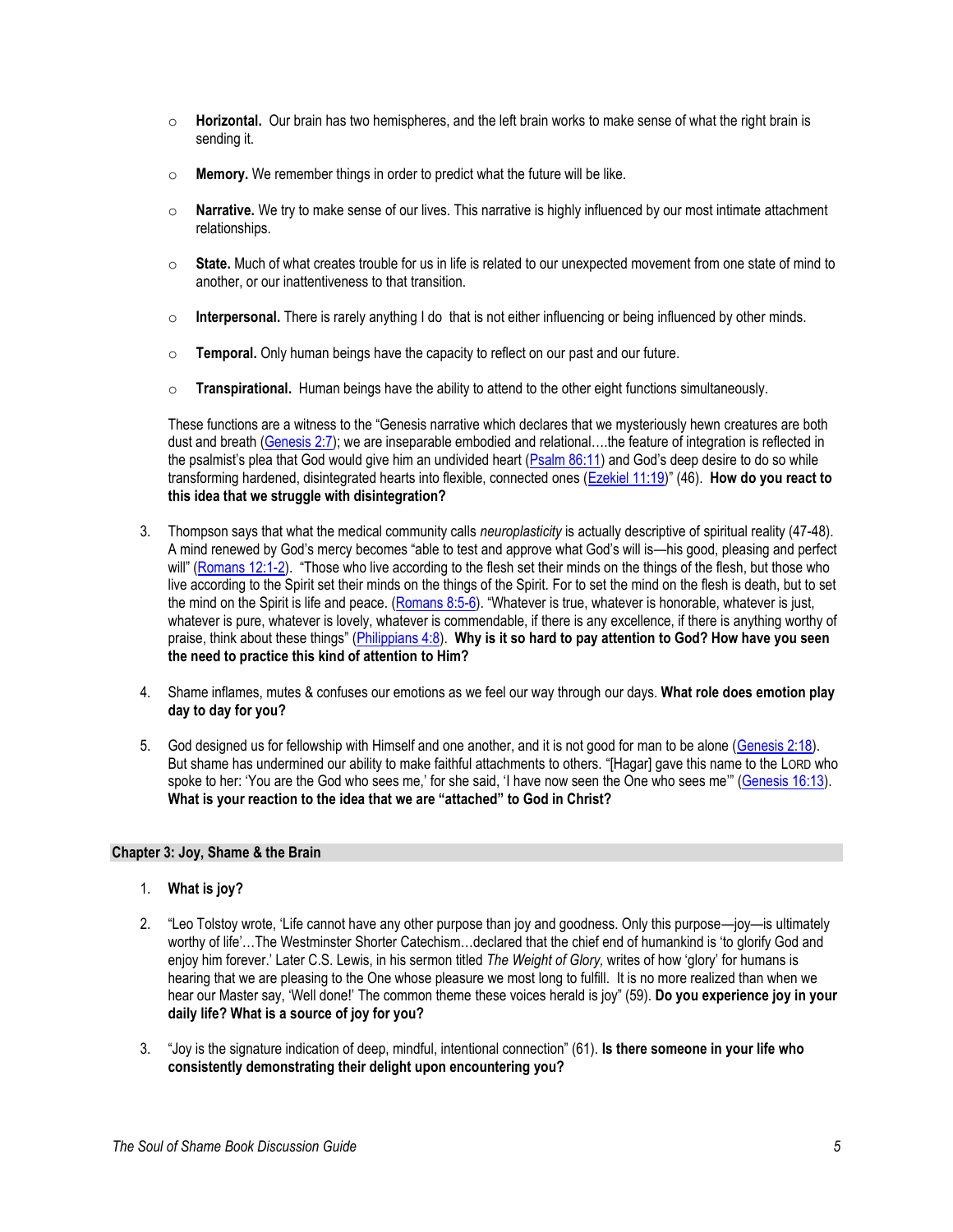- 4. "Guilt is something I feel because I have done something bad. Shame is something I feel because I am bad…A necessary element of the emotion we call guilt includes empathy…In order for me to feel guilt, I must in some way simultaneously feel the pain I have caused another. In this sense guilt tends to draw my attention to another and is often accompanied by a desire to resolve the problem by being closer to him or her[ admitting a wrong-doing, seeking and being offered forgiveness]. Shame, on the other hand, separates me from others, as my awareness of what I feel is virtually consumed with my own internal sensations… we can experience shame without guilt but are unlikely to experience guilt without shame" (63). **Is it helpful to reflect on the relationship between guilt and shame? How so?**
- 5. Thompson talks about the unexpected *shearing effect* of shame, a "certain shearing off of joyful anticipation, a blindsiding that overtakes [us] and completely catches us off-guard" (65). In response to that traumatic, shearing interaction, the functions of our mind become disintegrated. "For instance, when I experience shame, I find it personally impossible to turn my attention to something other than what I am feeling. I can become overwhelmed with the activity of my brainstem, and my [prefrontal cortex] goes offline. I'm not able to think coherently, and my logical thought processes, which usually help me make good choices, are unavailable to regulate my right brain, from which all of the emotion in pouring" (67). **Describe a time when your experience of shame stopped your sense of joy & curiosity. What were some of the physical, emotional, and cognitive consequences you experienced?**
- 6. "This…separation is our desperate attempt to deescalate the awful emotional sensation that we are enduring at the moment" (67). **What happens to a person and their relationships if this disintegration of functions becomes the norm?**
- 7. When we experience shame, we will eventually try to make sense of what we feel. We may associate the feeling of being *accused* and *contemptible* with our shame. Though we experience shame by ourselves, "we must never forget that there will always be someone outside my experience playing a collaborative role in the disintegration of my mind" (69). Thompson notes that Satan is known as our accuser [\(Revelation 12:10\)](https://www.biblegateway.com/passage/?search=Revelation+12%3A10&version=ESV), and this will be explored in chapter 5.
- 8. "Shame is a leveraging affect that anticipates abandonment while simultaneously initiating movement away" (72). **Have you ever experienced this dual movement of shame?**

9.

#### **Chapter 4: The Story of Shame You Are Living**

*"When I kept silent, my bones wasted away...I did not cover my iniquity...You forgave the iniquity of my sin...You are a Hiding Place for me." from Psalm 32*

Last week we discussed Chapters 2-3 and talked about the way **our shame wrecks relationship with God, self, and others.**

- **When we are ashamed, we feel cut off from God.** Shame leads us in a futile attempt to hide from the Lord. It is only by His merciful hand that we repent, receive forgiveness, and He becomes our Hiding Place.
- **When we are ashamed, we feel cut off from ourselves.** Shame is powerful enough to disintegrate the mind, divide the heart, and cloud the soul. And when we see the favor of our Heavenly Father, we are strengthened to singlemindedly trust & follow Jesus.
- **When we are ashamed, we feel cut off from others.** Shame "shears off" joy & we flee from others in confusion & fear. But knowing that our God delights in us restores the joy of His people.

**Jesus really has died for sinners, and has taken our shame. Do you believe Him?**

We've talked often about how Jesus submitted to the open shame of the Cross to remove our sin and shame. Psalm 22:1 was quoted by Jesus as he endured our Cross & shame [\(Matthew 27:46\)](https://www.biblegateway.com/passage/?search=Matthew+27%3A46&version=ESV). In each cycle, what does David experience and feel? How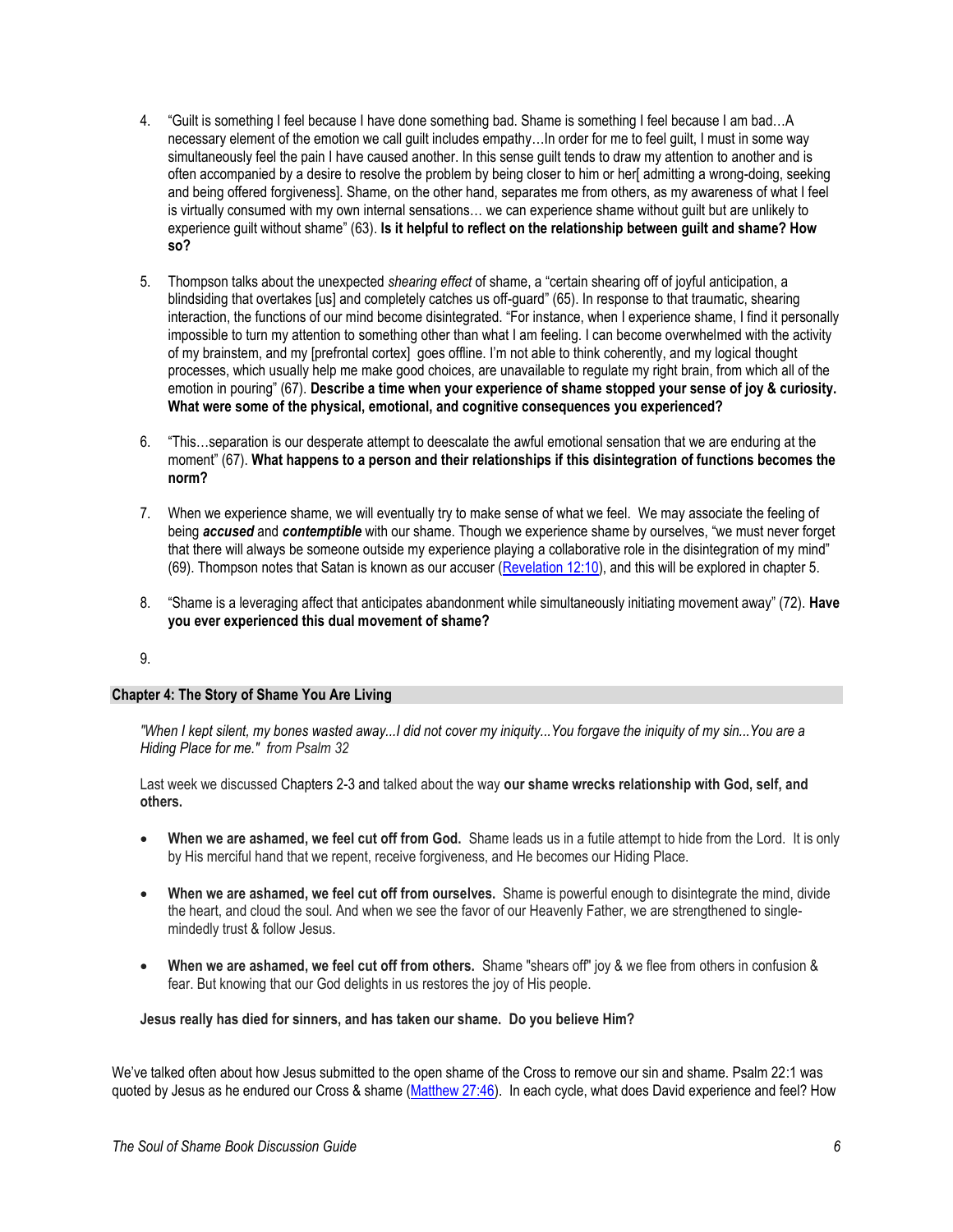does he then locate himself with respect to God? How does this then point us to Jesus, who took on human flesh, affliction, weakness, and shame.

### **Psalm 22**

*To the choirmaster: according to The Doe of the Dawn. A Psalm of David.*

- **<sup>1</sup>**My God, my God, why have you forsaken me?
- Why are you so far from saving me, from the words of my groaning?
- **<sup>2</sup>**O my God, I cry by day, but you do not answer,
- and by night, but I find no rest.
- **<sup>3</sup>** Yet you are holy,
- enthroned on the praises of Israel.
- **4** In you our fathers trusted;
- they trusted, and you delivered them.
- **<sup>5</sup>** To you they cried and were rescued;
	- in you they trusted and were not put to shame.
		- **What does David experience?**
		- **How does he then locate himself in God's story?**
		- **How are we pointed to Jesus in these verses?**

**<sup>6</sup>** But I am a worm and not a man,

- scorned by mankind and despised by the people.
- **<sup>7</sup>** All who see me mock me;
	- they make mouths at me; they wag their heads;
- **8** "He trusts in the LORD; let him deliver him; let him rescue him, for he delights in him!"
- **<sup>9</sup>** Yet you are he who took me from the womb;
- you made me trust you at my mother's breasts.
- **<sup>10</sup>**On you was I cast from my birth,

and from my mother's womb you have been my God.

- **What does David experience?**
- **How does he then locate himself in God's story?**
- **How we pointed to Jesus in these verses?**

**<sup>11</sup>** Be not far from me, for trouble is near, and there is none to help. **<sup>12</sup>**Many bulls encompass me; strong bulls of Bashan surround me; **<sup>13</sup>** they open wide their mouths at me, like a ravening and roaring lion. **<sup>14</sup>** I am poured out like water, and all my bones are out of joint; my heart is like wax; it is melted within my breast; **<sup>15</sup>**my strength is dried up like a potsherd, and my tongue sticks to my jaws; you lay me in the dust of death.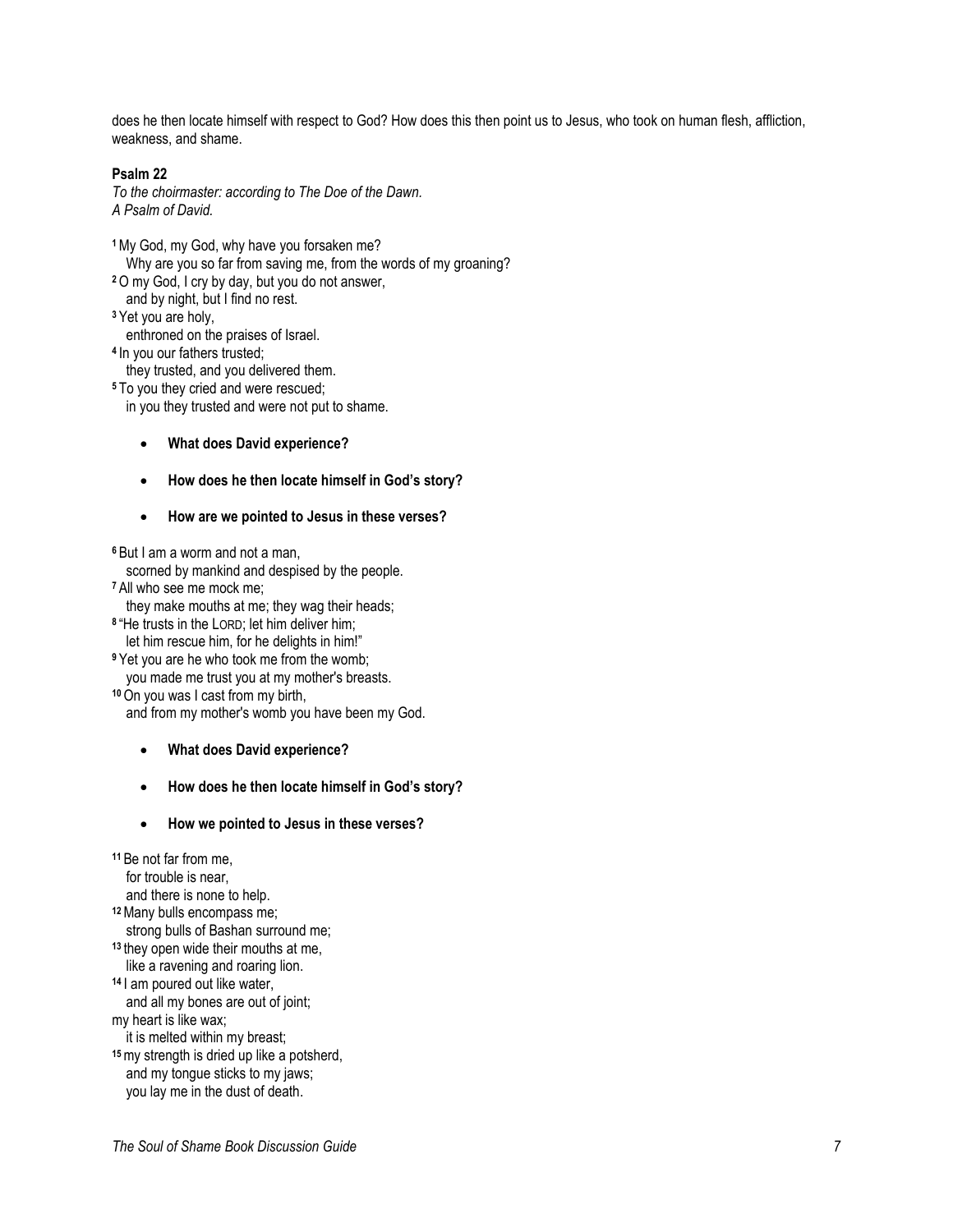**<sup>16</sup>** For dogs encompass me; a company of evildoers encircles me; they have pierced my hands and feet — **<sup>17</sup>** I can count all my bones they stare and gloat over me; **<sup>18</sup>** they divide my garments among them, and for my clothing they cast lots. **<sup>19</sup>** But you, O LORD, do not be far off! O you my help, come quickly to my aid! **<sup>20</sup>** Deliver my soul from the sword, my precious life from the power of the dog! **21** Save me from the mouth of the lion! You have rescued me from the horns of the wild oxen! **<sup>22</sup>** I will tell of your name to my brothers; in the midst of the congregation I will praise you: **<sup>23</sup>** You who fear the LORD, praise him! All you offspring of Jacob, glorify him, and stand in awe of him, all you offspring of Israel! **<sup>24</sup>** For he has not despised or abhorred the affliction of the afflicted, and he has not hidden his face from him, but has heard, when he cried to him. **<sup>25</sup>** From you comes my praise in the great congregation; my vows I will perform before those who fear him. **<sup>26</sup>** The afflicted shall eat and be satisfied; those who seek him shall praise the LORD! May your hearts live forever! **<sup>27</sup>** All the ends of the earth shall remember and turn to the LORD, and all the families of the nations shall worship before you. **<sup>28</sup>** For kingship belongs to the LORD, and he rules over the nations. **<sup>29</sup>** All the prosperous of the earth eat and worship; before him shall bow all who go down to the dust, even the one who could not keep himself alive. **<sup>30</sup>** Posterity shall serve him; it shall be told of the Lord to the coming generation; **<sup>31</sup>** they shall come and proclaim his righteousness to a people yet unborn, that he has done it.

- **What does David experience?**
- **How does he then locate himself in God's story?**
- **How we pointed to Jesus in these verses?**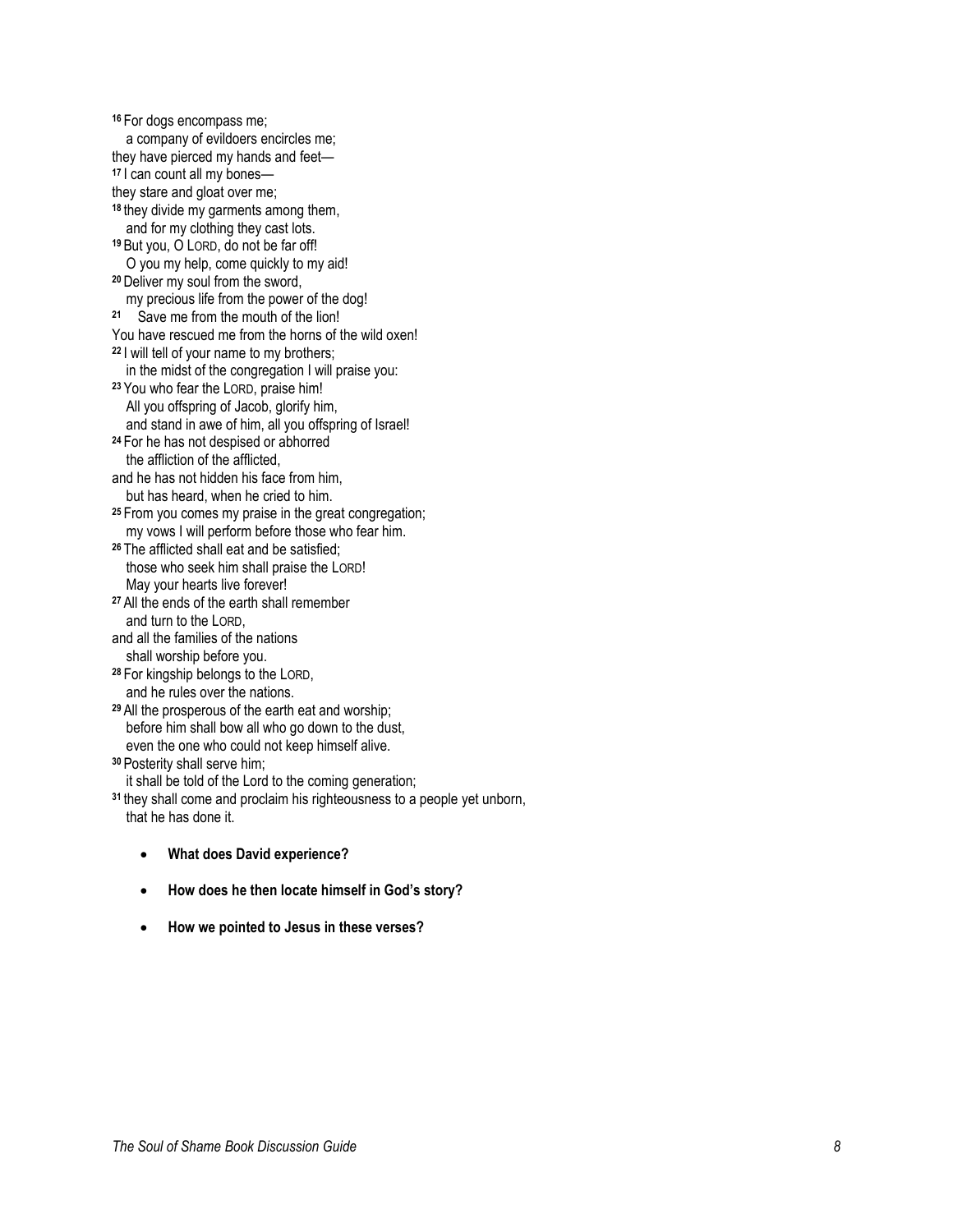### **Chapter 4 Discussion**

- 1. In addressing Robert's depression and malaise, Thompson asks about his client's spiritual life. "I assured him that I was not attempting to find out about his belief in God. Rather, I was inquiring about what he believed about *anything. Indeed, what was the story that-whether he attended to it consciously or not,- was dominantly shaping the life he was embedded in?" .* Thompson goes on to say, *"…*we believe we live in a world created by God whose character and acts are found I the pages of the Bible…" (80). **Why would locating ourselves within God's larger story serve to keep us in our right mind?**
- 2. We can be aware of the large (worldview), medium (ongoing, emotional memory) or small (brief, immediate details) aspects of our story. **Which do you find yourself paying the most attention to?**
- 3. "Long before you arrive on the scene…people started talking about you: They talked about your gender, what you will be named, who they hope you will resemble in appearance and character (and likewise, who they hope you will not resemble)" (86). **Is there part of your story that was told around your birth/early years that seems to influence how you think about your life now?**
- 4. If you believe God made you [\(Psalm 139:13-16\)](https://www.biblegateway.com/passage/?search=Psalm+139%3A13-16&version=ESV), chose, knew and predestined you[\(Ephesians 1:4-5\)](https://www.biblegateway.com/passage/?search=Ephesians+1%3A4-5&version=ESV), **how does that that part of your story have influence over your life?**
- 5. One of the image-bearing qualities that sets man apart from the rest of God's creatures in the ability to think in terms of a story. What goes through your mind to feed the story about yourself throughout the day? Those thoughts can give us insight into what story we really believe we are living. **Why is it a key part of Christian discipleship to constantly tell the story of God, humanity, the people of God, and your personal story?**
- 6. A story "is what tends to emerge between speaker and listener, both playing a crucial role in its telling" (88). **Who is someone in your life who helps you to tell your story by listening to you? Whose story do you help by being a good listener?**
- 7. Our shame is a powerful voice competing to write our story every day. The world, the flesh and the devil [\(Ephesians 2:2-3](https://www.biblegateway.com/passage/?search=Ephesians+2%3A2-3&version=ESV)) conspire to amplify the voice of shame in our lives. Consider your "shame attendant" (93) this week. What does he say to you? How does he look at you? His tone of voice? Her frequency of judgment? In what way does your shame attendant "shear off" your experience of or connection to joy and creativity?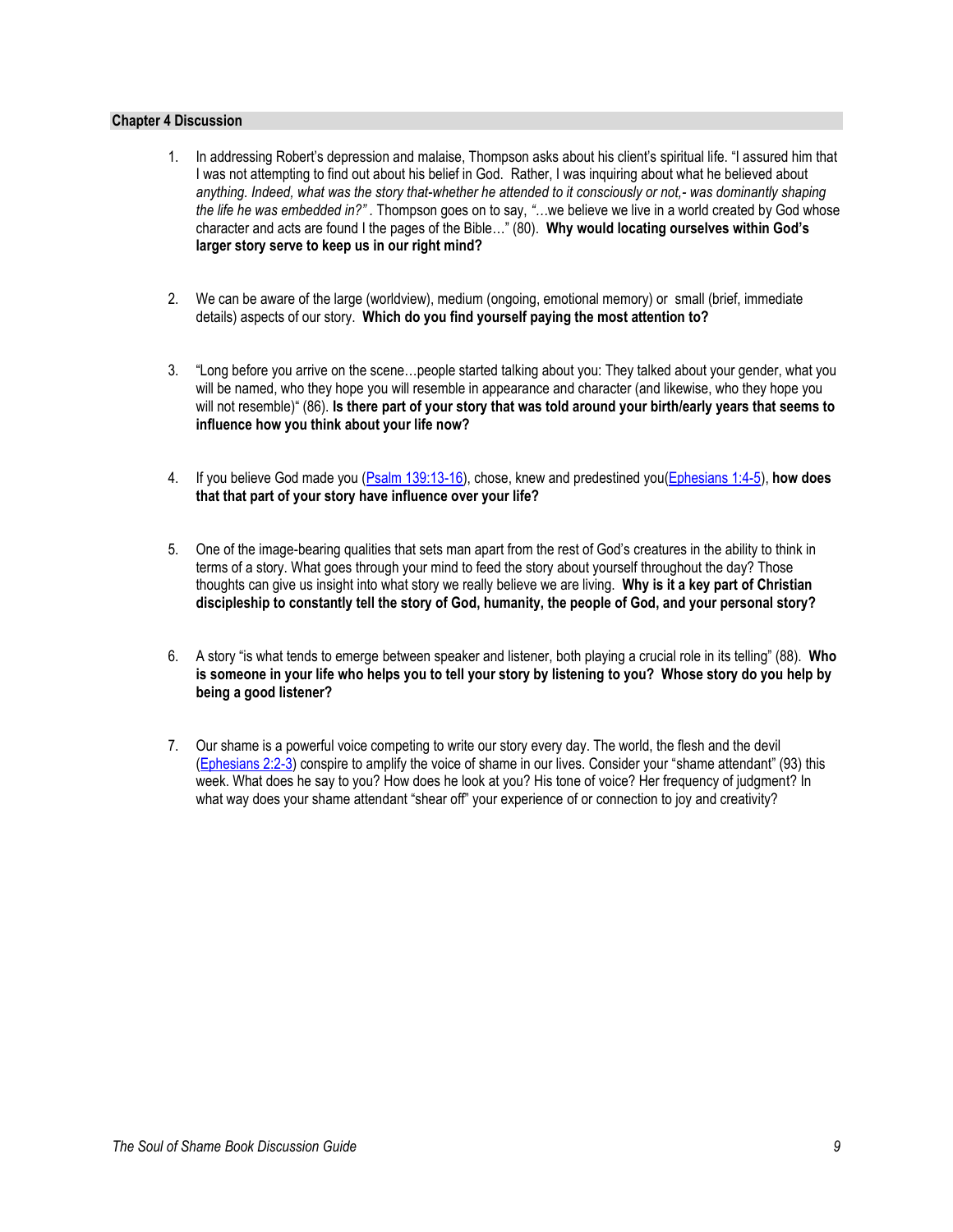#### **Chapter 5: Shame & the Biblical Narrative**

*"He chose us in him before the foundation of the world, that we should be holy and blameless before him. In love he predestined us for adoption to himself as sons through Jesus Christ, according to the purpose of his will." Ephesians 1:4-5*

Last week we talked Chapter 4 and about how **knowing you are a part of God's larger story can keep you in your right mind**.

- **Every day, many factors work to influence our view of ourselves.** Both the good and the bad can profoundly shape the way we understand our purpose and place in the world. And God powerfully reveals in His Word that we are made, chosen, known and predestined by Him. We must daily remember that central part of our story.
- **It is a key part of Christian discipleship to constantly tell the account of God, humanity, the Church, and ourselves.** It's true that the world, the flesh and the devil conspire to amplify the voice of shame in our lives. It is also true that Jesus leads us back to the true account of God & His people.

Just as we saw in our study of Psalm 22, **can you take a bold look at your heart & situation and locate yourself with respect to the Living God? Can you see Jesus, who took the place of sinful, ashamed and afflicted people as our substitute?** That's the story of the His people.

#### **Genesis 1:26-28**

26 Then God said, "Let us make man in our image, after our likeness. And let them have dominion over the fish of the sea and over the birds of the heavens and over the livestock and over all the earth and over every creeping thing that creeps on the earth." <sup>27</sup> So God created man in his own image, in the image of God he created him; male and female he created them. <sup>28</sup> And God blessed them.

#### **Genesis 2:8-9, 15-17**

8 And the LORD God planted a garden in Eden, in the east, and there he put the man whom he had formed. 9 And out of the ground the LORD God made to spring up every tree that is pleasant to the sight and good for food. The tree of life was in the midst of the garden, and the tree of the knowledge of good and evil….

<sup>15</sup> The LORD God took the man and put him in the garden of Eden to work it and keep it. <sup>16</sup> And the LORD God commanded the man, saying, "You may surely eat of every tree of the garden, <sup>17</sup> but of the tree of the knowledge of good and evil you shall not eat, for in the day that you eat of it you shall surely die."

- 1) Picture the context of this scene: the garden, the trees, and the new man in his new job in this beautiful place. What strikes you about how God made man, and where God had placed him?
- 2) Thompson suggests, *"We are invariably made for faith, to operate out of a need to trust something we cannot control* (p.101)." In Genesis 2, how might God's commands be not only protection for man, but also an invitation to operate in accord with how he was designed by God, to live in trust and faith in the relationship?

# **Genesis 2:18-25**

18 Then the LORD God said, "It is not good that the man should be alone; I will make him a helper fit for him." 19 Now out of the ground the LORD God had formed every beast of the field and every bird of the heavens and brought them to the man to see what he would call them. And whatever the man called every living creature, that was its name. <sup>20</sup> The man gave names to all livestock and to the birds of the heavens and to every beast of the field. But for Adam there was not found a helper fit for him. <sup>21</sup> So the LORD God caused a deep sleep to fall upon the man, and while he slept took one of his ribs and closed up its place with flesh.<sup>22</sup> And the rib that the LORD God had taken from the man he made into a woman and brought her to the man. <sup>23</sup> Then the man said, "This at last is bone of my bones and flesh of my flesh; she shall be called Woman, because she was taken out of Man." <sup>24</sup> Therefore a man shall leave his father and his mother and hold fast to his wife, and they shall become one flesh. <sup>25</sup> And the man and his wife were both naked and were not ashamed.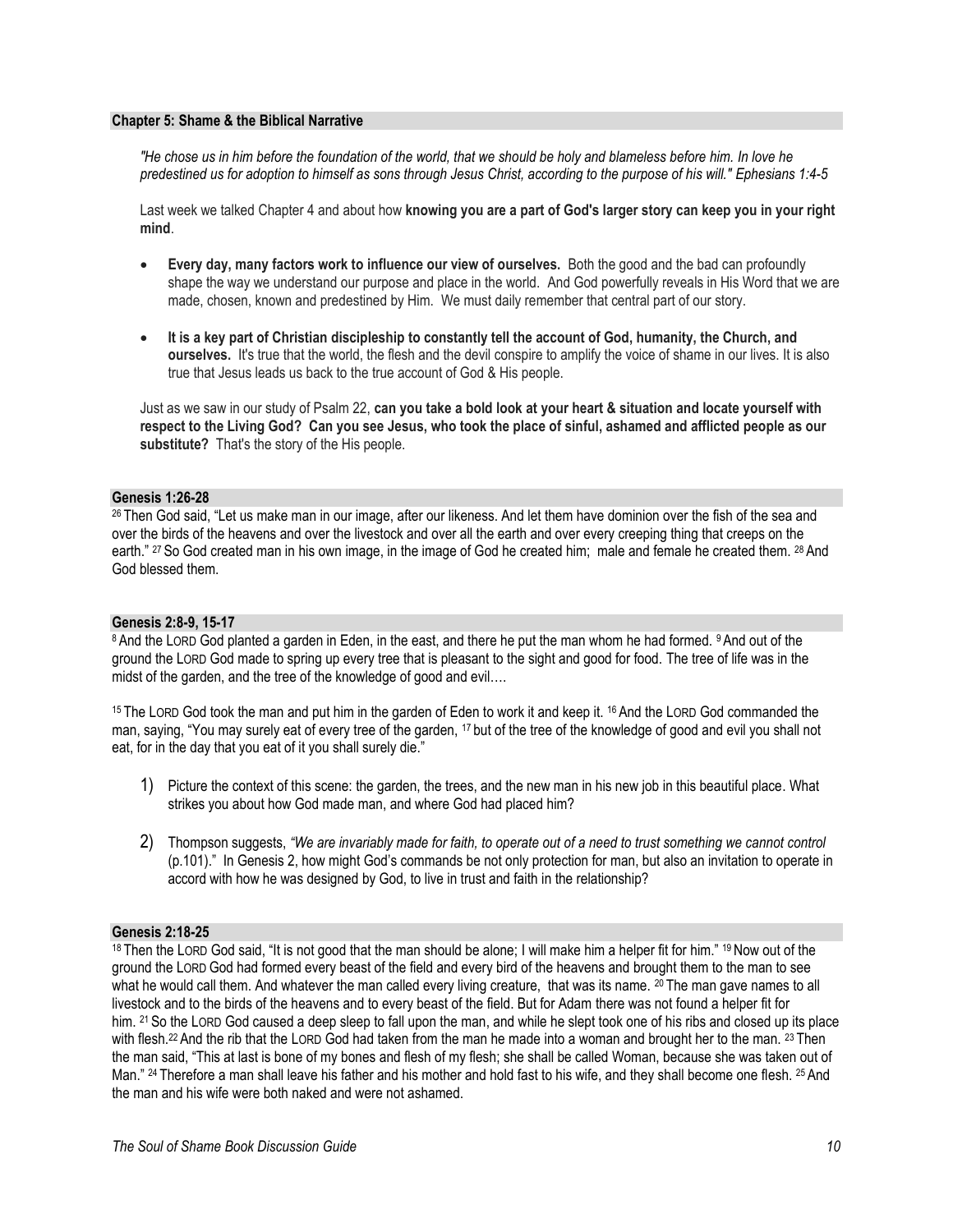- 1) Verse 18 holds the first "not good" in the Genesis account. It is 'not good' for man to be alone. What does God intend to do in response to this need He sees? What does that say to you about God?
- 2) Verse 24-25, what do you feel as you read this description of the relationship between the man and the woman?
- 3) Why do you think the writer of Genesis highlights their nakedness and unashamedness, above other things?

# **Genesis 3:1-13**

Now the serpent was more crafty than any other beast of the field that the LORD God had made.

He said to the woman, "Did God actually say, 'You shall not eat of any tree in the garden'?" <sup>2</sup> And the woman said to the serpent, "We may eat of the fruit of the trees in the garden, <sup>3</sup> but God said, 'You shall not eat of the fruit of the tree that is in the midst of the garden, neither shall you touch it, lest you die."<sup>4</sup> But the serpent said to the woman, "You will not surely die. <sup>5</sup> For God knows that when you eat of it your eyes will be opened, and you will be like God, knowing good and evil." <sup>6</sup> So when the woman saw that the tree was good for food, and that it was a delight to the eyes, and that the tree was to be desired to make one wise, she took of its fruit and ate, and she also gave some to her husband who was with her, and he ate. <sup>7</sup> Then the eyes of both were opened, and they knew that they were naked. And they sewed fig leaves together and made themselves loincloths.

<sup>8</sup> And they heard the sound of the LORD God walking in the garden in the cool of the day, and the man and his wife hid themselves from the presence of the LORD God among the trees of the garden. <sup>9</sup> But the LORD God called to the man and said to him, "Where are you?" <sup>10</sup> And he said, "I heard the sound of you in the garden, and I was afraid, because I was naked, and I hid myself." <sup>11</sup> He said, "Who told you that you were naked? Have you eaten of the tree of which I commanded you not to eat?" <sup>12</sup> The man said, "The woman whom you gave to be with me, she gave me fruit of the tree, and I ate." <sup>13</sup> Then the LORD God said to the woman, "What is this that you have done?" The woman said, "The serpent deceived me, and I ate."

- 1) What do you notice about what the serpent says to the woman in 3:1-5? What words stand out to you? What do you feel/sense as you hear his question?
- 2) Thompson suggests that "*Doubt is planted as a way to discredit not so much Eve's rendition of the facts, which could easily be resolved by waiting for God's next stroll through the garden. It is used to rupture relational connections."* How do we see that here in this very first question?
- 3) In verse 2, compare what the woman says in her reply to what God had *originally* said to Adam in 2:15-17. How are they different? What might this say about how the tempter disorients and confuses us?
- 4) Jesus calls the evil one the father of lies (John 8:44). The book of revelation calls him "the accuser" (Revelation 12:10). Can you hear lying and accusing –about God *and* about man- in verse 3?
- 5) Thomson writes, "*Shame is primarily an emotion that undermines… our felt sense of connection and safety…..We also see that the serpent has no trouble talking about God rather than inviting the woman to have a conversation with God. This is one of shame's most important means of creating the isolation….At this point the woman can begin to consider God in her own mind, by herself. She is given the opportunity to decide independently who God is and what he thinks and feels in response to her. She begins the process of analyzing God-of judging him from a distance, rather than interacting with him. (104)* Do you ever notice yourself doing this? What impact does it have on your sense of connection to God or to others*?*
- 6) In verse 6, Eve considers the fruit in light of her conversation with the serpent. Compare what she "sees" with how the fruit was already described in chapter 2. What has shifted in her perspective?
- 7) Notice who was "with" her through all this. Why was Adam so silent, do you think? What does this say about temptation's impact on our connection with one another?
- 8) Remember the final verse in Genesis 2. "They were both naked and unashamed." Compare that reality to this scene in verse 7: What has happened *within* them? *Between* them?
- 9) Thompson says, *"This hiding comes not only because we anticipate that we will be shamed, but even more important, in our memory we carry a sense that we are shameful. When I am in the presence of another who elicits discomfort*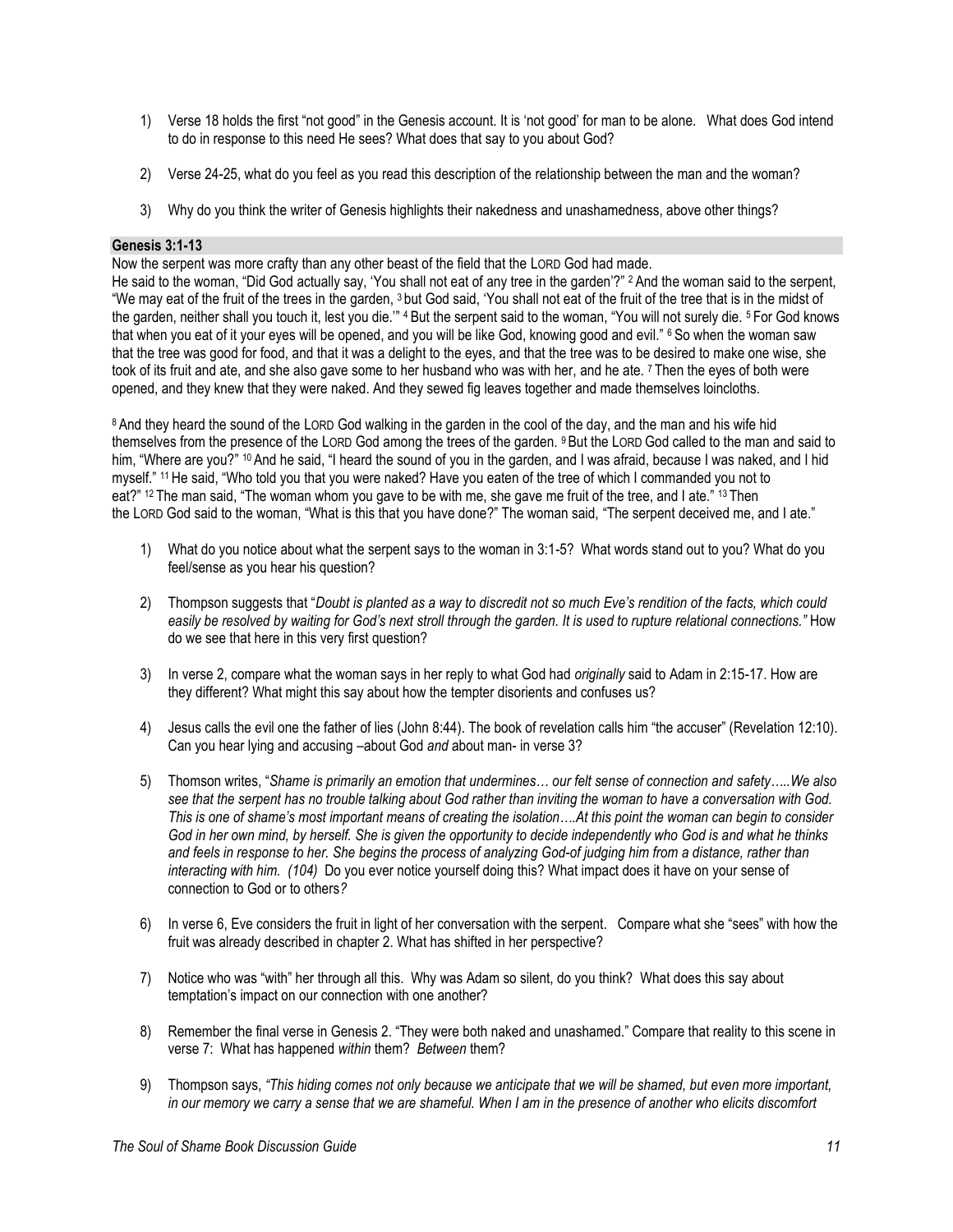*within me, though I easily point to the person outside my skin as the responsible party for my distress, the real problem is far more proximate. For it is ultimately within me*" (109). Can you relate to this? If so, how?

- 10) In verse 8, what impact does the "sound of the Lord" have on the man and the woman?
- 11) Look at verse 9. Why do you think God asks questions (also in 11 and 13) if he already knows the answers? What might this tell us about God?
- 12) Do you have any people who come calling to you, inquiring of your whereabouts, as God did with Adam? What impact does it have on you?
- 13) Adam's answer to God describes the experience of the human race. How do we hide from one another and from God? What are our 'fig leaves' and trees?
- 14) Do you think Adam has correctly identified the problem?
- 15) God asks another question in verse 11. Why do you think God asks "who?" before he asks "what?" What might this tell us about God's care? What does he seem to want Adam to realize?
- 16) Look at Adam's response to God's pursuit, in verse 12. Does it seem like Adam is "covering" here? How so?
- 17) Thompson remarks, *"A simple yes or no would do. But the horse of shame has left the barn, and the man and woman respectively do what we have a tendency to do when we are genuinely sought, even when sought in love. Our shame screams out in judgment of those closest to us"* (112). Does this feel familiar in your own relationships? Why do you think we resort to blame-shifting?

### **Genesis 3:14-24**

<sup>14</sup> The LORD God said to the serpent, "Because you have done this, cursed are you above all livestock and above all beasts of the field; on your belly you shall go, and dust you shall eat all the days of your life. <sup>15</sup> I will put enmity between you and the woman, and between your offspring and her offspring; he shall bruise your head, and you shall bruise his heel." <sup>16</sup> To the woman he said, "I will surely multiply your pain in childbearing; in pain you shall bring forth children. Your desire shall be contrary to your husband, but he shall rule over you." <sup>17</sup> And to Adam he said, "Because you have listened to the voice of your wife and have eaten of the tree of which I commanded you, 'You shall not eat of it,' cursed is the ground because of you; in pain you shall eat of it all the days of your life; <sup>18</sup> thorns and thistles it shall bring forth for you; and you shall eat the plants of the field. <sup>19</sup> By the sweat of your face you shall eat bread,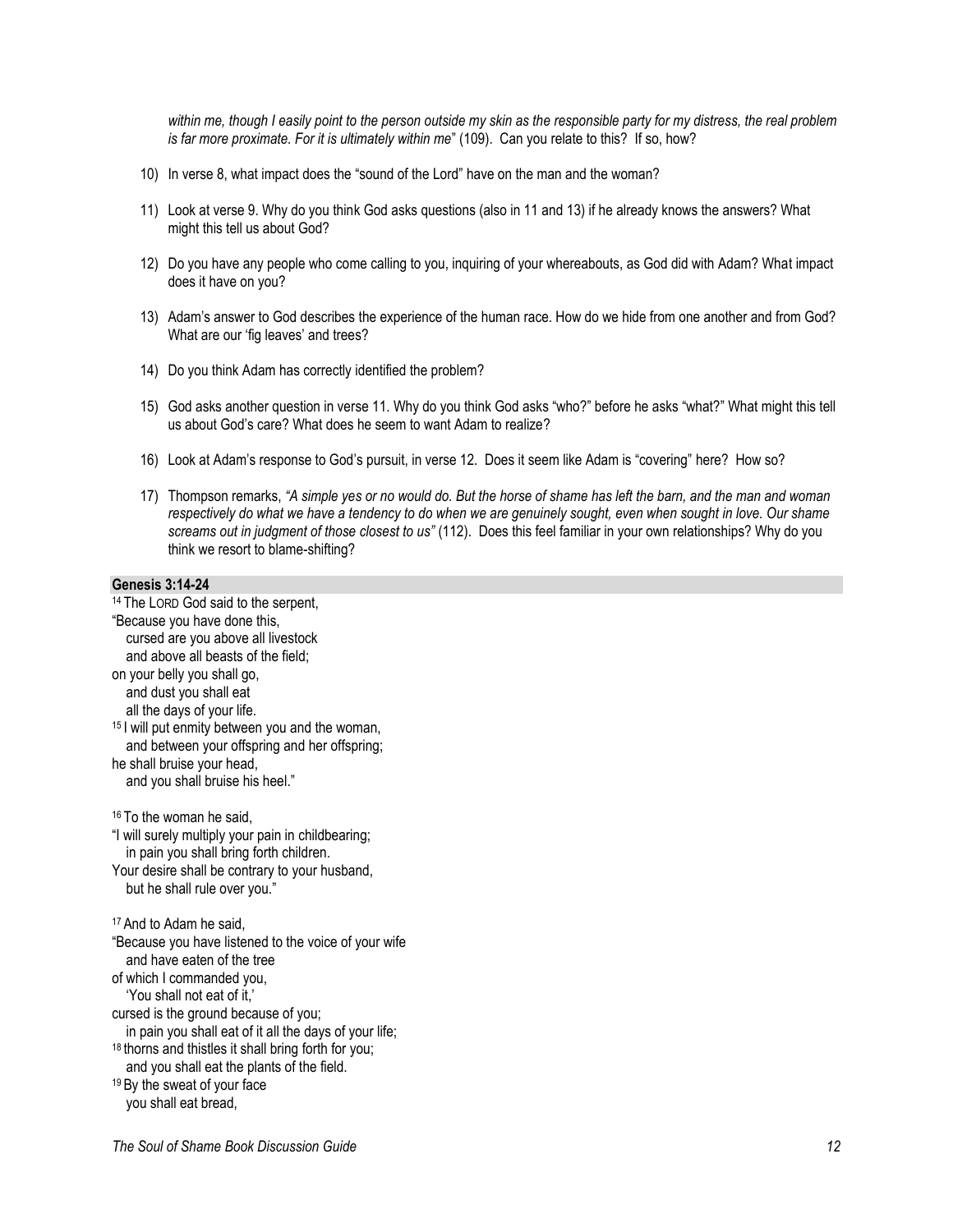till you return to the ground, for out of it you were taken; for you are dust, and to dust you shall return."

<sup>20</sup> The man called his wife's name Eve, because she was the mother of all living. <sup>21</sup> And the LORD God made for Adam and for his wife garments of skins and clothed them.

<sup>22</sup> Then the LORD God said, "Behold, the man has become like one of us in knowing good and evil. Now, lest he reach out his hand and take also of the tree of life and eat, and live forever—" 23 therefore the LORD God sent him out from the garden of Eden to work the ground from which he was taken. <sup>24</sup> He drove out the man, and at the east of the garden of Eden he placed the cherubim and a flaming sword that turned every way to guard the way to the tree of life.

1) Thompson says, *"Disintegrated are the relationships in which God and the couple enjoyed the love of being known. It*  matters not that God attempts to engage the man and the woman, looking for a real conversation, a real partner in a *real relationship. Shame would have none of that. No longer would connection, curiosity, and creativity be engaged*  freely, without the worry of failure or of being exposed and humiliated for making mistakes. There was a new, bent *order, one filled with thistles, undermining and abuse."* (112) In light of this reality, how do you interpret God's clothing of Adam and Eve in verse 21, as well as His prevention of them from eating from the tree of life and "living forever" in this state in 22-24?

#### **Matthew 4:1-10**

Then Jesus was led by the Spirit into the wilderness to be tempted by the devil. <sup>2</sup> After fasting forty days and forty nights, he was hungry. 3 The tempter came to him and said, "If you are the Son of God, tell these stones to become bread." 4 Jesus answered, "It is written: 'Man shall not live on bread alone, but on every word that comes from the mouth of God.'"

<sup>5</sup>Then the devil took him to the holy city and had him stand on the highest point of the temple. <sup>6</sup> "If you are the Son of God," he said, "throw yourself down. For it is written: 'He will command his angels concerning you, and they will lift you up in their hands, so that you will not strike your foot against a stone.'"

<sup>7</sup> Jesus answered him, "It is also written: 'Do not put the Lord your God to the test.'" 8Again, the devil took him to a very high mountain and showed him all the kingdoms of the world and their splendor. <sup>9</sup> "All this I will give you," he said, "if you will bow down and worship me." <sup>10</sup> Jesus said to him, "Away from me, Satan! For it is written: 'Worship the Lord your God, and serve him only.'"

1) Jesus Christ was "tempted in every way, just as we were, yet without sin" (Hebrews 4:15). Consider this scene when the tempter came to Jesus after his baptism by John. Can you hear the tempter's attempts to accuse God and to accuse Jesus as God's Son? What do you notice about how Jesus responds?

#### **Chapter 6 Shame's Remedy: Vulnerability**

*"The man and his wife were both naked and were not ashamed." Genesis 2:25 "I was afraid, because I was naked, and I hid myself." Genesis 3:10*

Last week we discussed Chapter 5 and walked through the first chapters of the book of Genesis to see **how wonderfully God made man**, and **how the terrible Fall of man brought with it shame, fear, and hiding.**

 **Our shame is a deeply relational problem.** The man & woman gave the accuser an authority that belongs to God alone. Eve does not go to her husband, nor to the Lord who loves her. Adam does not speak in defense of Eve, nor to the God who made him. And a deadly division erupts between Man & God and between man & woman.

*"*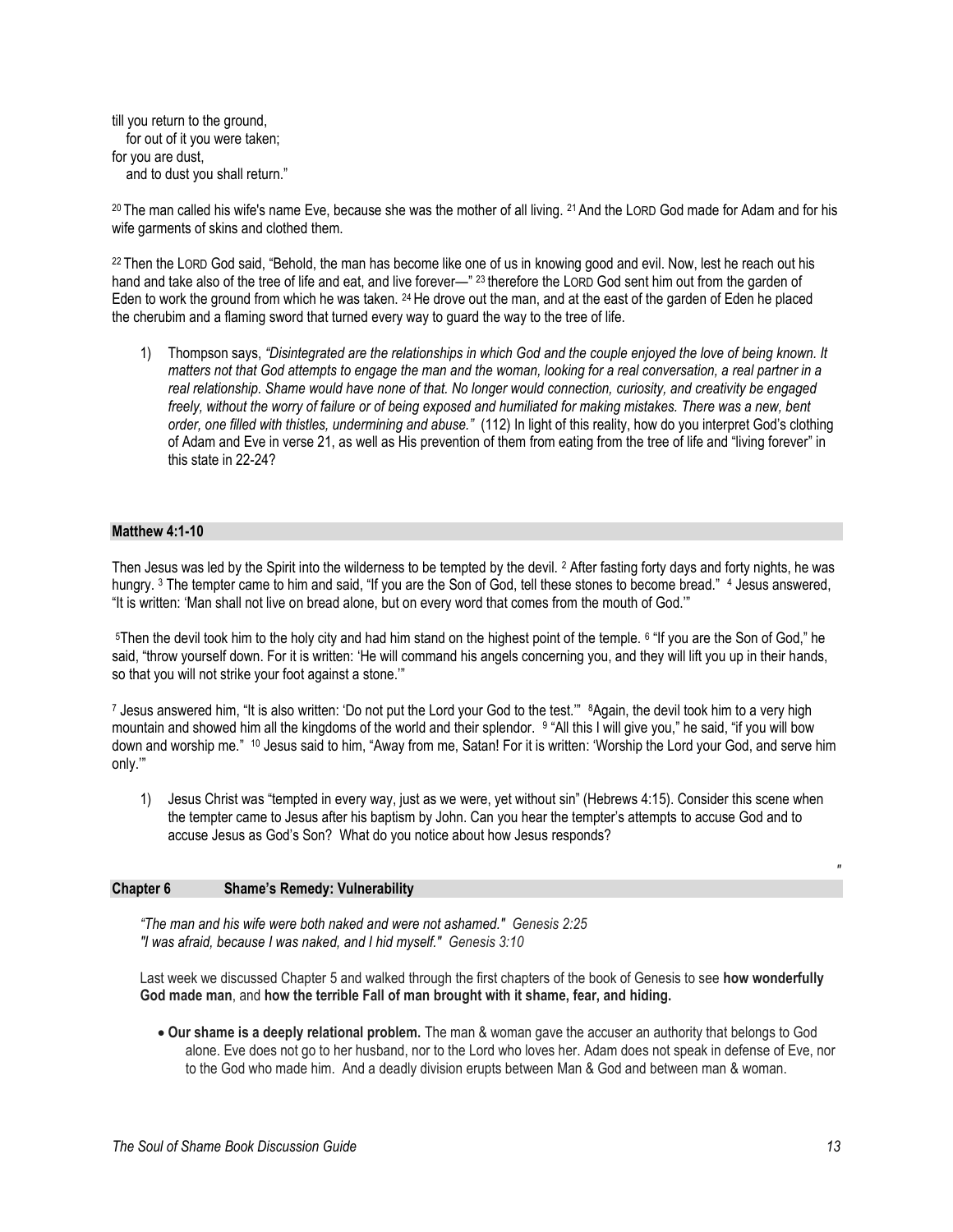- **When Satan leverages our shame, a deep confusion & forgetfulness sets in.** The accused can't see the truth about God. We can't see the truth about ourselves.
- **And so, God Himself must endure the temptations and accusations of the evil one for us** (Matthew 4:1-10). Jesus was tempted in every way as we are, yet without sin (Hebrews 4:15). Jesus knows our shame and sets out to deliver us.

# **Psalm 25. Of David.**

- **<sup>1</sup>**To you, O LORD, I lift up my soul.
- **<sup>2</sup>**O my God, in you I trust; let me not be put to shame;

let not my enemies exult over me.

**3** Indeed, none who wait for you shall be put to shame; they shall be ashamed who are wantonly treacherous.

# **How does David entrust himself to God?**

- **<sup>4</sup>**Make me to know your ways, O LORD; teach me your paths.
- **<sup>5</sup>** Lead me in your truth and teach me, for you are the God of my salvation; for you I wait all the day long.
- **<sup>6</sup>** Remember your mercy, O LORD, and your steadfast love, for they have been from of old.
- **<sup>7</sup>** Remember not the sins of my youth or my transgressions; according to your steadfast love remember me, for the sake of your goodness, O LORD!

# **How does David entrust himself to God?**

**<sup>8</sup>**Good and upright is the LORD;

therefore he instructs sinners in the way.

- **<sup>9</sup>** He leads the humble in what is right, and teaches the humble his way.
- **<sup>10</sup>** All the paths of the LORD are steadfast love and faithfulness, for those who keep his covenant and his testimonies.
	- **How does David entrust himself to God?**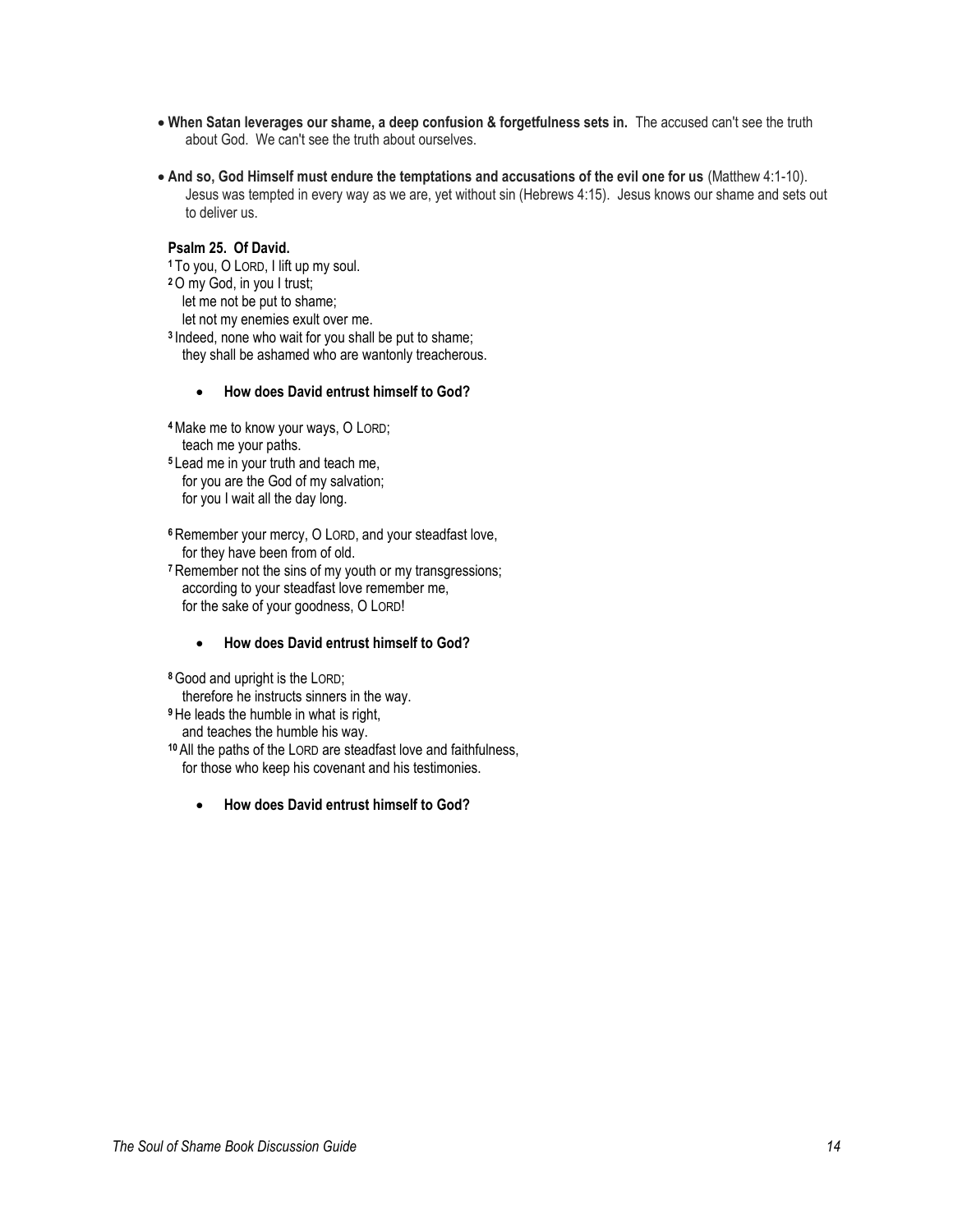**<sup>11</sup>** For your name's sake, O LORD, pardon my guilt, for it is great. **<sup>12</sup>**Who is the man who fears the LORD? Him will he instruct in the way that he should choose. **<sup>13</sup>** His soul shall abide in well-being, and his offspring shall inherit the land. **<sup>14</sup>** The friendship of the LORD is for those who fear him, and he makes known to them his covenant.

**<sup>15</sup>**My eyes are ever toward the LORD, for he will pluck my feet out of the net.

### **How does David entrust himself to God?**

**<sup>16</sup>** Turn to me and be gracious to me, for I am lonely and afflicted.

- **<sup>17</sup>** The troubles of my heart are enlarged; bring me out of my distresses.
- **<sup>18</sup>** Consider my affliction and my trouble, and forgive all my sins.

**<sup>19</sup>** Consider how many are my foes, and with what violent hatred they hate me.

**<sup>20</sup>**Oh, guard my soul, and deliver me!

Let me not be put to shame, for I take refuge in you.

**<sup>21</sup>**May integrity and uprightness preserve me, for I wait for you.

**<sup>22</sup>** Redeem Israel, O God, out of all his troubles.

- **How does David entrust himself to God?**
- 1. From the first chapters of the Book of Genesis, we are introduced to a "vulnerable God…open to wounding. Open to pain. Open to rejection. Open to death…God knew creation would bring trouble, he had confidence that his triune relationship would bear the weight of whatever trauma would come his way" (121-122). **How do react to this idea that God Himself is vulnerable?**
- 2. "Vulnerability is not something we choose or that is true in a given moment…It is something we are…For the man and woman to be naked and unashamed was to be vulnerable, was to be open to wounding. It emphasized that they, in their vulnerable need, were dependent on each other in order for life to flourish. For surely it is not good for humans to be alone (Genesis 2:18)" (120, 122). **How do react to this idea that we were actually created by God to be vulnerable?**
- 3. In pursuing Adam & the woman after the Fall, God does so in a way that requires the two to appear before Him and cease their hiding. "Vulnerability is the state we must pass through in order to deepen our connection with God and others, given our condition. There is no other way" (123). **How do react to this idea that reconciliation means you must past through vulnerability?**

"If anyone imagines that he knows something, he does not yet know as he ought to know. But if anyone loves God, he is known by God." (*I Corinthians 8:2-3*)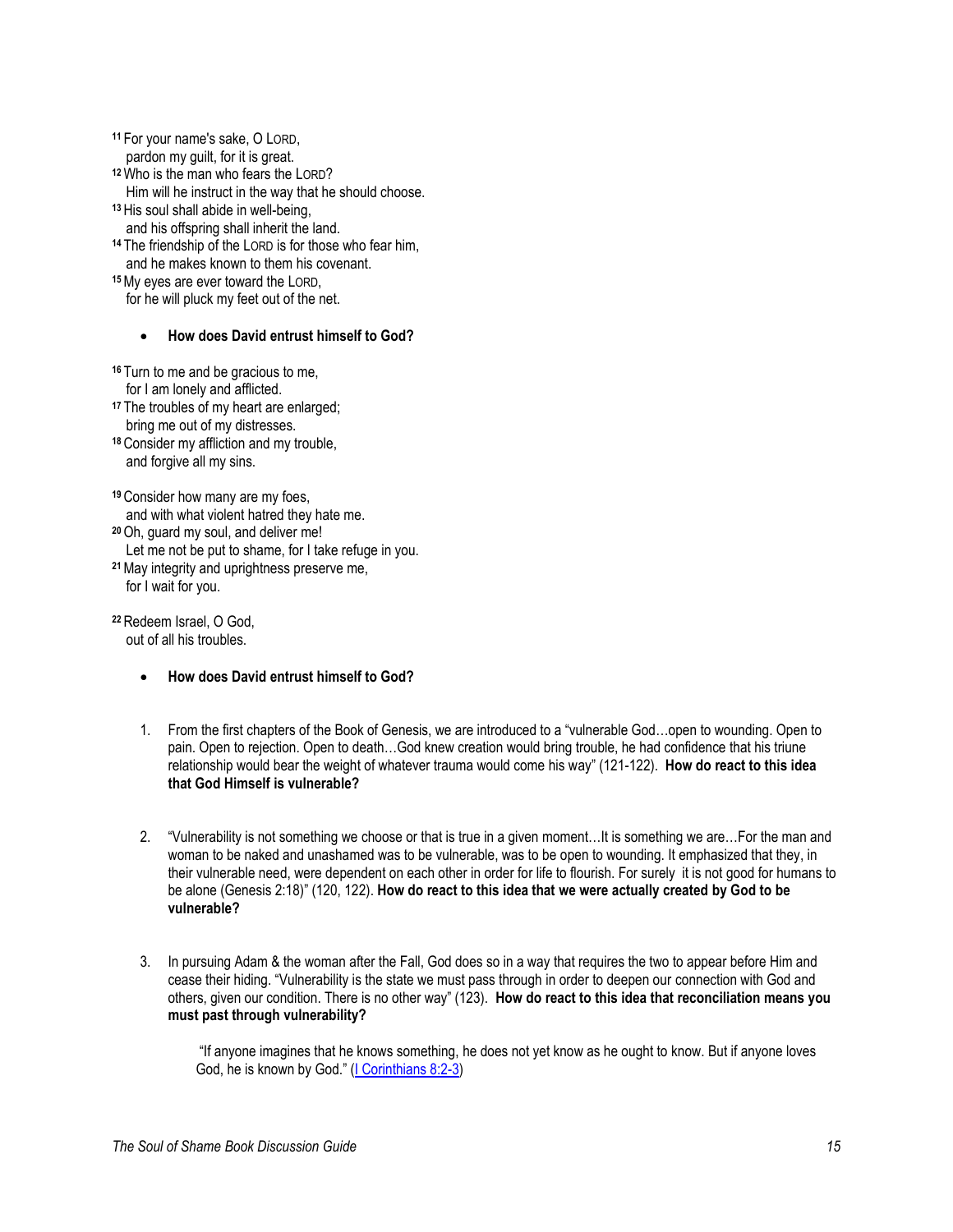"For now we see in a mirror dimly, but then face to face. Now I know in part; then I shall know fully, even as I have been fully known." ([I Corinthians 13:12\)](https://www.biblegateway.com/passage/?search=I+Corinthians+13%3A12&version=ESV)

"Come to me, all who labor and are heavy laden, and I will give you rest." ([Matthew 11:28\)](https://www.biblegateway.com/passage/?search=Matthew+11%3A28&version=ESV)

"Draw near to God, and he will draw near to you. Cleanse your hands, you sinners, and purify your hearts, you double-minded." ([James 4:8\)](https://www.biblegateway.com/passage/?search=James+4%3A8&version=ESV)

# **The Belgic Confession (1561)**

**Article 17***: The Rescue of Fallen Man*

We believe that our good God, by His marvelous wisdom and goodness, seeing that man had plunged himself into both physical and spiritual death and made himself completely miserable, set out to find him, though man, trembling all over, was fleeing from Him. And He comforted him promising to give him His Son, "born of a woman," to crush the head of the serpent, and to make him blessed.

### **4. What are some behaviors you employ to avoid being vulnerable?**

5. Thompson points out that the vulnerability of Jesus in His life and suffering "is a testimony to us that he knows exactly what it is like to be us" (129). **Why is essential to know that Jesus took on such humiliation for His people?**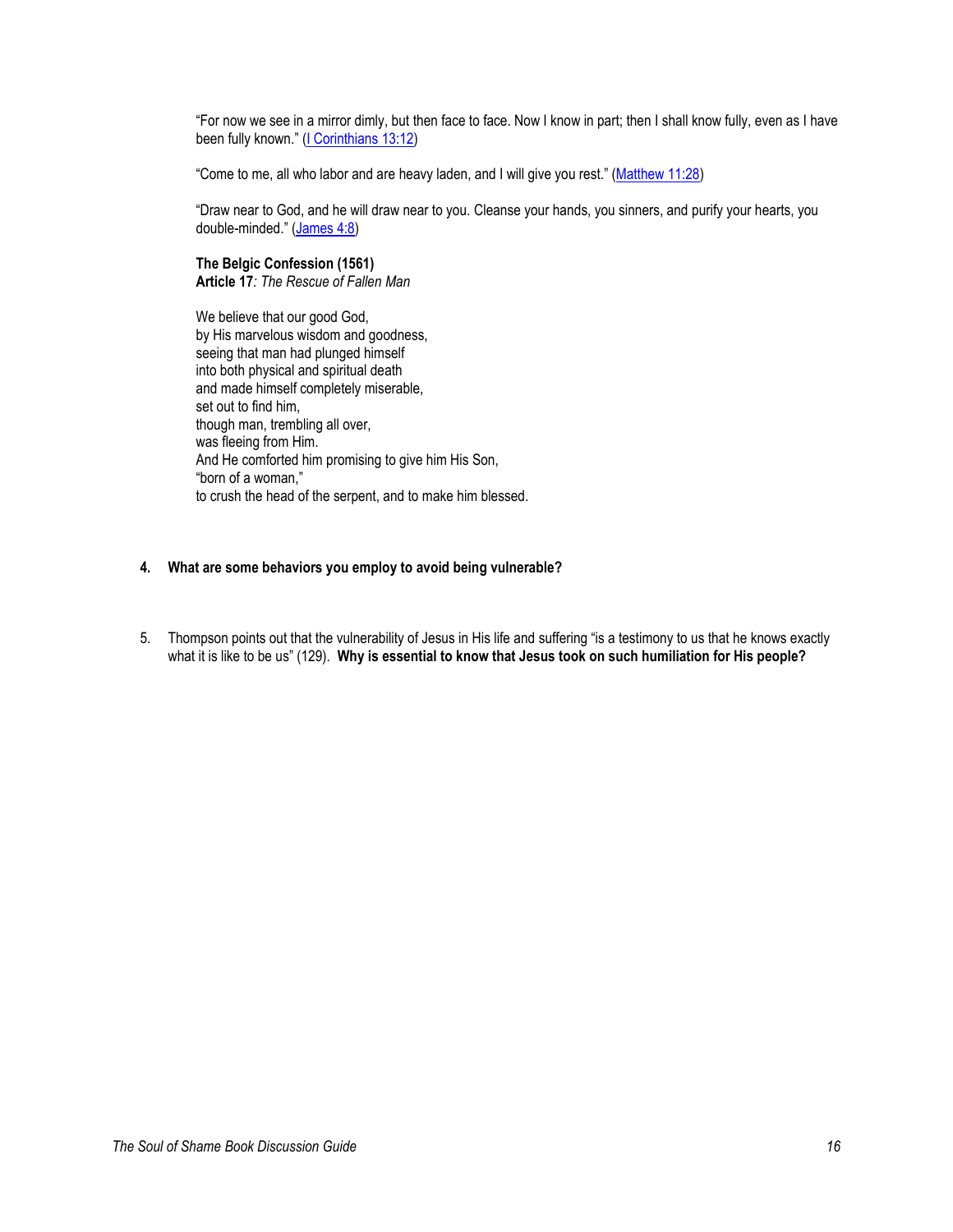### **Chapter 7 Our Healing Cloud of Witnesses**

"Therefore, since we are surrounded by such a great cloud of witnesses, let us throw off everything that hinders and the sin that so easily entangles. And let us run with perseverance the race marked out for us, fixing our eyes on Jesus, the pioneer and perfecter of faith. For the joy set before him he endured the cross, scorning its shame, and sat down at the right hand of the throne of God." [\(Hebrews 12:1-2\)](https://www.biblegateway.com/passage/?search=Hebrews+12%3A1-2&version=NIV)

- 1. *"We are surrounded by such a great cloud of witnesses."* We are not alone. **What role is the Christian community to play in healing shame and leading us to repentance?**
- 2. *"Let us throw off everything that hinders and the sin that so easily entangles…. fixing our eyes on Jesus*." So much sin begins as a function of attention (136). **What role is the church to play in encouraging us to turn our attention from sin to Jesus?**
- 3. Christians have to practice this kind of changed focus—it does not often come easy**. What "acts of imagination" (136) has God used as a means of shifting your attention away from shame and toward Jesus?**
- 4. *"He endured the cross, scorning its shame."* **What does it mean to scorn shame? How did Jesus do this?**
- 5. *"Let us run with perseverance the race marked out for us*." In the context of Hebrews 12:1-2: **What is the race? What about it requires perseverance?**
- 6. *"For the joy set before him".* **What was the joy set before Jesus? How did that joy strengthen His to endure the cross and scorn its shame?**
- 7. Consider the various groups of which you are a part (family, work, friends, church, sports, etc.) **What is the general posture of each of these groups in regard to vulnerability? To revealing hidden shame?**
- 8. Not every community is interested in eradicating shame. Thomson points out that if a community runs on shame, it will seek to maintain equilibrium (146), we will need more than "the facts" to undermine shame (147), and when shame is dealt with faithfully, not everyone in the system will be happy about it (148). **Have you observed any of these to be true?**
- 9. Communities of healing are not limited to the church**. Do you have a community that serves as a place of healing?**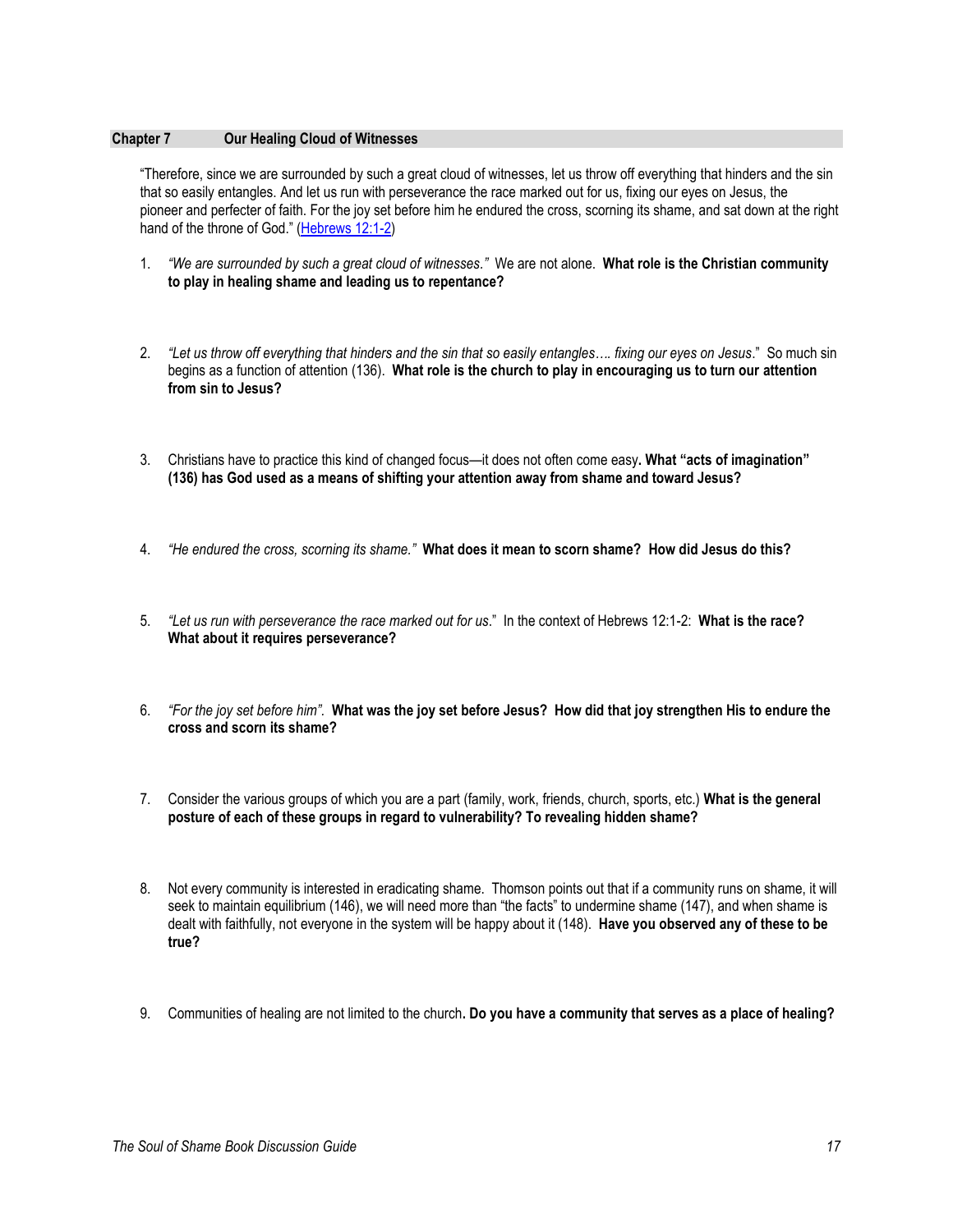# **Chapter 8 Redeeming Shame in our Nurturing Communities**

*"For the joy set before him he endured the cross, scorning its shame, and sat down at the right hand of the throne of God." Hebrews 12:12*

Last week we discussed Chapters 6 & 7. It is important to see that the Lord Himself it not a distant deity, but opens Himself to the possibility of pain and transgression in the creation. **He was not surprised by the Fall of Man, but still He suffered a deep, personal offense in Man's sin and rebellion.**

- And when God made man in his image, He created us vulnerable. We normally think about vulnerability as a negative thing. But we see that **Adam and Eve were made for dependence on God, and intimate relationship with one another.**
- And since the Fall, **it is only in humbling ourselves and trusting the Humiliation of God in Christ that we are redeemed and delivered from sin and shame.**
- The fellowship of the Church is designed by God to be the place where the ashamed are given grace. Grace to turn from our shame to see Jesus & be changed into His likeness. **His hatred of our shame, His atonement on our cross, and the sufficiency of His sacrifice becomes our story & our message.** It is the only true encouragement we offer each other.
- 1. Thompson begins this chapter with a case study of how a family blighted by shame repents and is renewed. Some of the elements included:
	- **a.** "When we share our own vulnerabilities with our children, we send a powerful message to their brains that they are not alone in their own weaknesses… When we invite our children to talk about their uncertainties and to honestly share our own with them, we make possible the integration of their minds, bringing them not to certainty of knowledge, but confidence in relationship" (153-4). **What are the risks and blessings of a parent confessing sin and sharing weakness with a child?**
	- **b.** "This is a story of how one family disregarded shame, doing the hard, persevering work of listening to the voice of God and living into his delight, something God wants all of us to experience" (156). **How do you react to this vision of family life?**
- **2.** Similar dynamics occur in the church, the family of God. "How do we directly address the issue of shame *in* the church so that shame can be healed *through* the church? As it turns out, the process of being known in the context of our vulnerability *within* the church becomes one of the most powerful means of evangelism and healing" (156). **What are the risks and blessings of confessing sin and sharing weakness in the church?**
- 3. Thompson highlights [I Corinthians 12:20-26](https://www.biblegateway.com/passage/?search=I+Corinthians+12%3A20-26++&version=ESV) as part of the Biblical vision for redeeming shame in the church:

**<sup>20</sup>** As it is, there are many parts, yet one body. **<sup>21</sup>** The eye cannot say to the hand, 'I have no need of you,' nor again the head to the feet, 'I have no need of you.' **<sup>22</sup>**On the contrary, the parts of the body that seem to be weaker are indispensable, **<sup>23</sup>** and on those parts of the body that we think less honorable we bestow the greater honor, and our unpresentable parts are treated with greater modesty, **<sup>24</sup>** which our more presentable parts do not require. But God has so composed the body, giving greater honor to the part that lacked it, **<sup>25</sup>** that there may be no division in the body, but that the members may have the same care for one another. **<sup>26</sup>** If one member suffers, all suffer together; if one member is honored, all rejoice together.

**What does God say we are to do with weakness in the Body of Christ? Why? What effect would this have on the community?**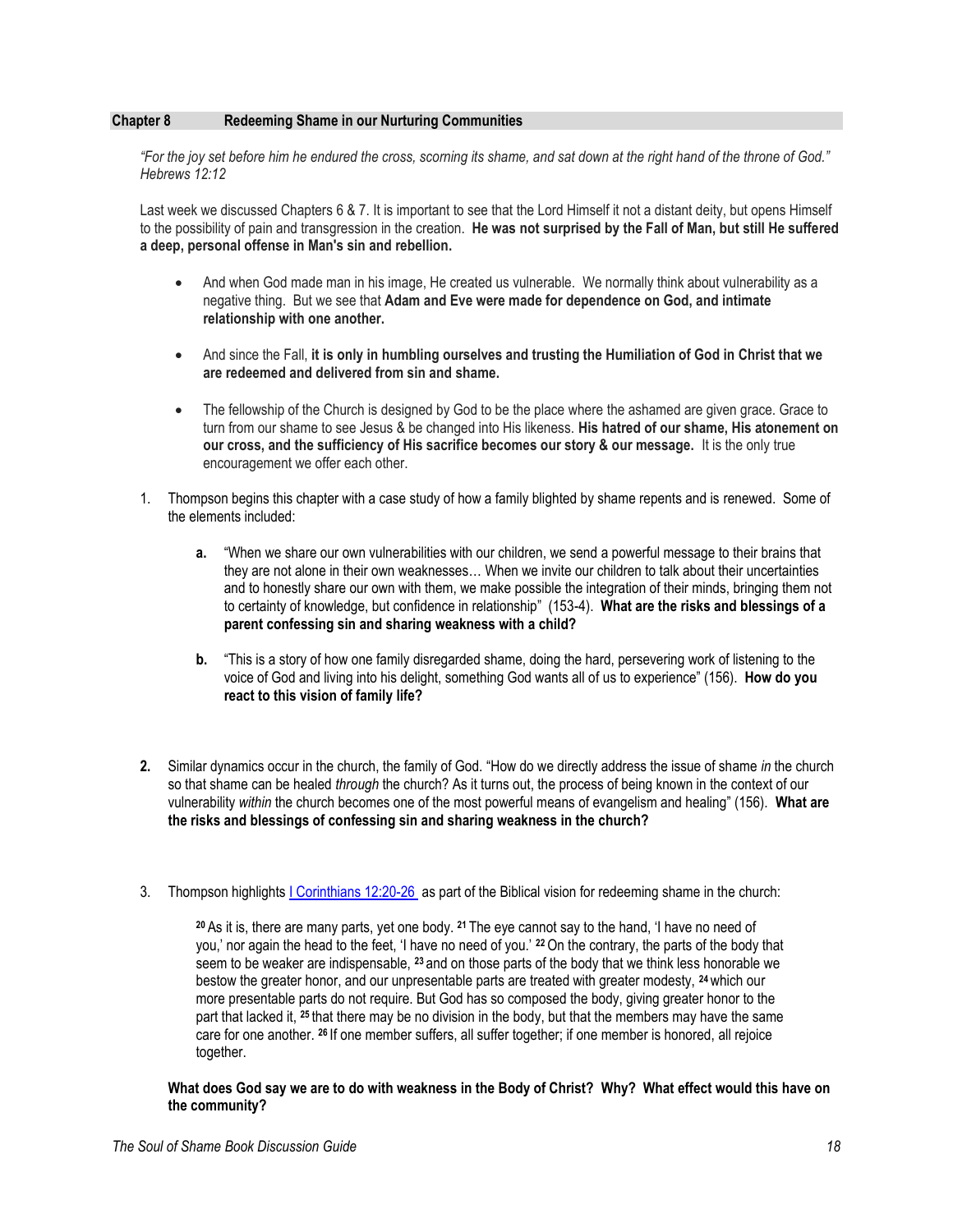4. Thompson explores an experience that is common to nearly all readers of this book: educational settings. He notes that education can be shame-based or can inspire learning, creativity, curiosity, relationships, and vision. [Romans 5:1-](https://www.biblegateway.com/passage/?search=Romans+5%3A1-5+&version=ESV) [5](https://www.biblegateway.com/passage/?search=Romans+5%3A1-5+&version=ESV) calls this kind of development to mind in the spiritual development of the believer in Jesus:

**<sup>1</sup>**Therefore, since we have been justified by faith, we have peace with God through our Lord Jesus Christ. **<sup>2</sup>** Through him we have also obtained access by faith into this grace in which we stand, and we rejoice in hope of the glory of God. **<sup>3</sup>** Not only that, but we rejoice in our sufferings, knowing that

suffering produces endurance, **(How?) <sup>4</sup>** and endurance produces character, **(How?)** and character produces hope, **(How?) <sup>5</sup>** and hope does not put us to shame, because God's love has been poured into our hearts through the Holy Spirit who has been given to us.

**Have you ever had a teacher, mentor, or educational context that was inspiring? Why was it so effective?**

#### **Chapter 9 Renewing Vocational Creativity**

- **1. What is your "vocation"?**
- 2. "There is no substitute for knowing the engineering principles in constructing a building. There is no replacement for learning to tie a proper knot when closing off a surgical procedure. Good relationships won't build a proper ship by themselves. That is not the point. At issue is *knowing*, which represents the necessary information about how things work, is always in service to *being known*, which represents the relationship for which all of that information matters. And shame works to ruin the creative possibilities of every vocational endeavor by tainting the relationships those endeavors rest on" (170). **How do you respond to this idea that knowing how things work serves the relationships impacted by knowledge and work?**
- 3. "When we resist the disintegration customary of the soul of shame, one byproduct is that we establish space for enhanced creativity" (171). **Have you experienced this to be true?**
- 4. Thompson uses I Corinthians 12-13 as a model of a flourishing church. "[Paul] writes these words to a group who at the time were not necessarily in the best shape. There was factional infighting between some who thought others didn't belong, the flaunting of an adulterous affair, and the rather brusque, insensitive approach toward sharing the Lord's meal together" (172).

 $12.4$  Now there are varieties of gifts, but the same Spirit;  $5$  and there are varieties of service, but the same Lord; 6 and there are varieties of activities, but it is the same God who empowers them all in everyone.<sup>7</sup> To each is given the manifestation of the Spirit for the common good.<sup>8</sup> For to one is given through the Spirit the utterance of wisdom, and to another the utterance of knowledge according to the same Spirit, <sup>9</sup> to another faith by the same Spirit, to another gifts of healing by the one Spirit, <sup>10</sup> to another the working of miracles, to another prophecy, to another the ability to distinguish between spirits, to another various kinds of tongues, to another the interpretation of tongues. <sup>11</sup> All these are empowered by one and the same Spirit, who apportions to each one individually as he wills.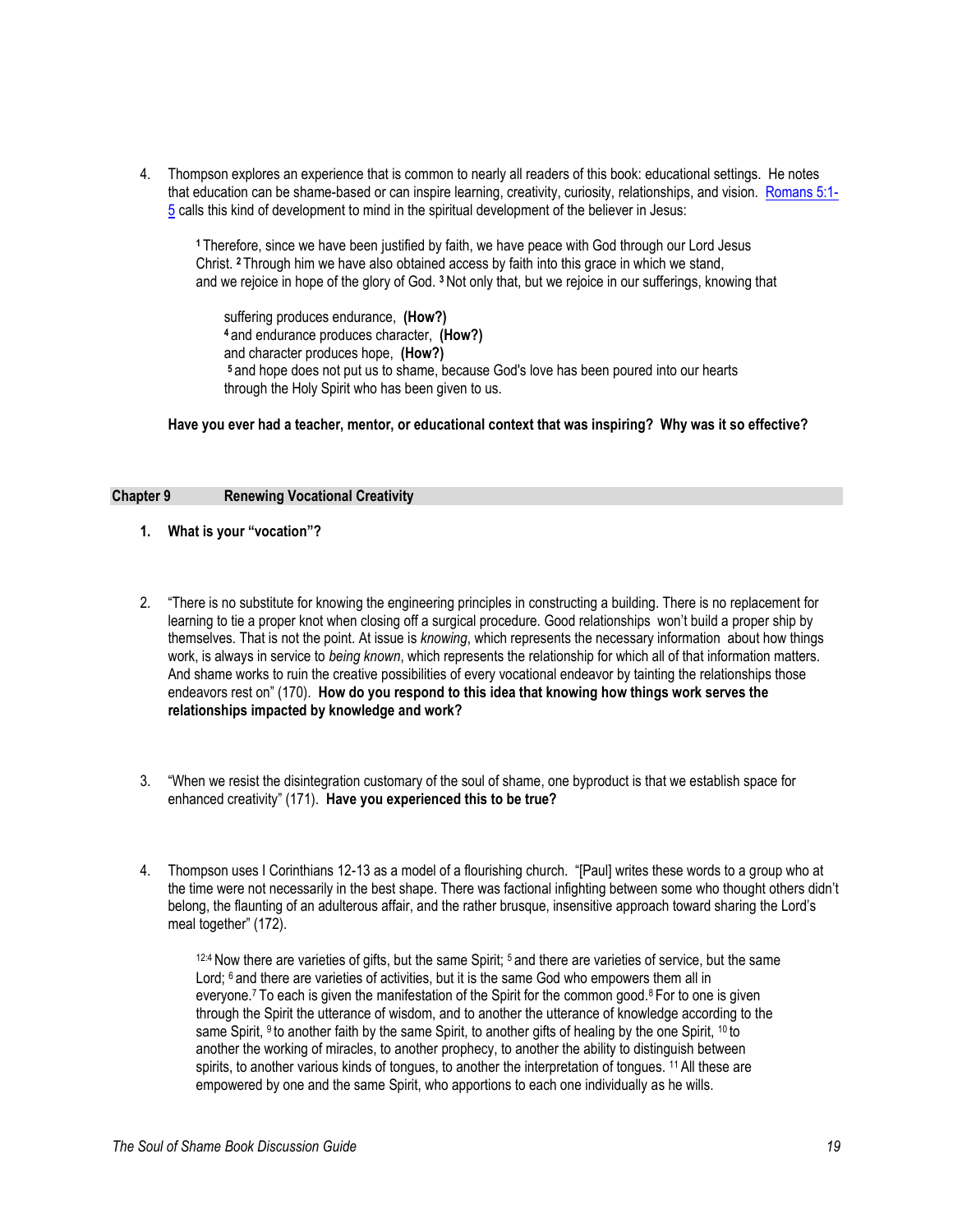### **The Spirit gives a variety of gifts to one body. How does God get glory from this arrangement? How can the church be tempted in this arrangement?**

 $12$  For just as the body is one and has many members, and all the members of the body, though many, are one body, so it is with Christ.<sup>13</sup> For in one Spirit we were all baptized into one body—Jews or Greeks, slaves or free—and all were made to drink of one Spirit. <sup>14</sup> For the body does not consist of one member but of many.

# **We cannot thrive on our own. Why? Why can this so difficult for us to believe?**

<sup>15</sup> If the foot should say, "Because I am not a hand, I do not belong to the body," that would not make it any less a part of the body. <sup>16</sup> And if the ear should say, "Because I am not an eye, I do not belong to the body," that would not make it any less a part of the body. <sup>17</sup> If the whole body were an eye, where would be the sense of hearing? If the whole body were an ear, where would be the sense of smell? <sup>18</sup> But as it is, God arranged the members in the body, each one of them, as he chose. <sup>19</sup> If all were a single member, where would the body be? <sup>20</sup> As it is, there are many parts, yet one body. <sup>21</sup> The eye cannot say to the hand, "I have no need of you," nor again the head to the feet, "I have no need of you." 22 On the contrary, the parts of the body that seem to be weaker are indispensable, 23 and on those parts of the body that we think less honorable we bestow the greater honor, and our unpresentable parts are treated with greater modesty,  $^{24}$  which our more presentable parts do not require. But God has so composed the body, giving greater honor to the part that lacked it, 25 that there may be no division in the body, but that the members may have the same care for one another. <sup>26</sup> If one member suffers, all suffer together; if one member is honored, all rejoice together. <sup>27</sup> Now you are the body of Christ and individually members of it. <sup>28</sup> And God has appointed in the church first apostles, second prophets, third teachers, then miracles, then gifts of healing, helping, administrating, and various kinds of tongues. <sup>29</sup> Are all apostles? Are all prophets? Are all teachers? Do all work miracles? <sup>30</sup> Do all possess gifts of healing? Do all speak with tongues? Do all interpret? <sup>31</sup> But earnestly desire the higher gifts.

- **How does shame undermine the vision of many parts, one body?**
- **How does Paul propose we disregard shame in vv.22-26?**

And I will show you a still more excellent way.

13:1 If I speak in the tongues of men and of angels, but have not love, I am a noisy gong or a clanging cymbal. <sup>2</sup> And if I have prophetic powers, and understand all mysteries and all knowledge, and if I have all faith, so as to remove mountains, but have not love, I am nothing. <sup>3</sup> If I give away all I have, and if I deliver up my body to be burned, but have not love, I gain nothing.

<sup>4</sup> Love is patient and kind; love does not envy or boast; it is not arrogant<sup>5</sup> or rude. It does not insist on its own way; it is not irritable or resentful;<sup>6</sup> it does not rejoice at wrongdoing, but rejoices with the truth. <sup>7</sup> Love bears all things, believes all things, hopes all things, endures all things.

# **What contrast is Paul setting up in these verses? What is the "still more excellent way"?**

<sup>8</sup> Love never ends. As for prophecies, they will pass away; as for tongues, they will cease; as for knowledge, it will pass away.  $9$  For we know in part and we prophesy in part,  $10$  but when the perfect comes, the partial will pass away. <sup>11</sup> When I was a child, I spoke like a child, I thought like a child, I reasoned like a child. When I became a man, I gave up childish ways. <sup>12</sup> For now we see in a mirror dimly, but then face to face. Now I know in part; then I shall know fully, even as I have been fully known. <sup>13</sup> So now faith, hope, and love abide, these three; but the greatest of these is love.